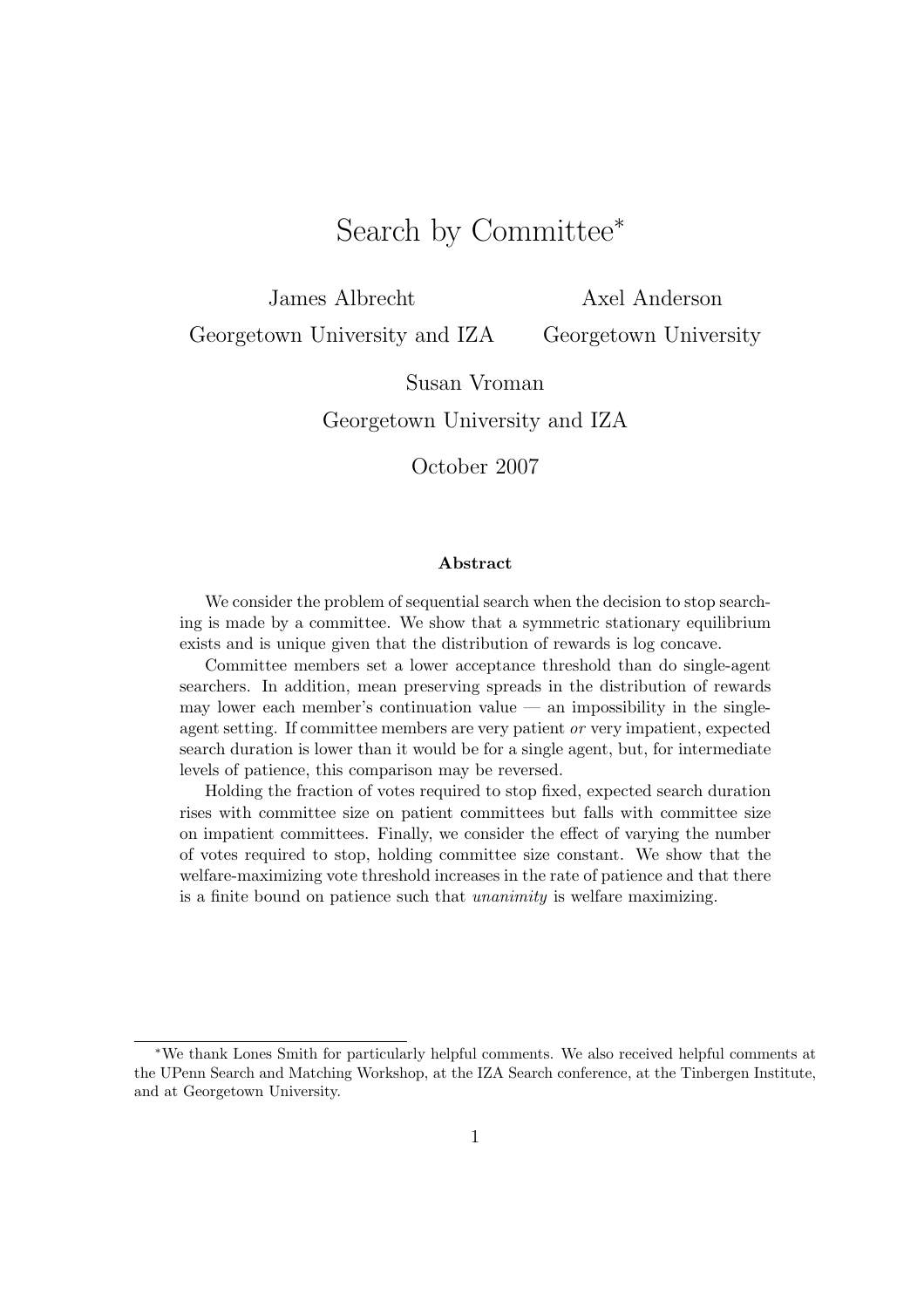"A committee is a group that keeps minutes and loses hours." (Milton Berle)

# 1 Introduction

In the classic sequential search problem, an individual makes one draw per period from an exogenous and known distribution. These draws are independently and identically distributed through time. After every draw, there is a decision to be made – to stop and accept the payoff given by the realization of the most recent draw or to continue searching. The benefit of further search is the expectation that a higher payoff will eventually be realized; the cost is that the searcher's enjoyment of this payoff will be delayed. Elaborations and applications of this optimal stopping framework abound in economics. See Lippman and McCall (1979), Mortensen (1986), and Rogerson, Shimer and Wright (2005) for a set of excellent surveys.

All of the search literature to date has a common feature, namely, that the stopping decision is made by a single agent. For many applications, this assumption is a good one, but often the decision to stop or to continue searching is made by a group of agents. Consider, for example, an academic department that brings a sequence of candidates to campus to interview for an open position, and suppose that after each visit, a decision is made whether to make an offer to the latest candidate or to continue the search. This decision is typically taken by a group of faculty. Or, consider a couple that is shown a sequence of rental properties. After each property is observed, the couple decides as a pair whether to accept the latest apartment they have seen or to continue their search. It is, of course, easy to think of other situations in which a group makes a stopping decision.

We model this group decision as a problem of *search by committee*. As in the singleagent problem, in each period, a group of agents (the committee) is presented with an option. The values that the committee members place on this option are draws from an exogenous and known distribution, and these draws are iid across committee members and over time. In each period, the committee votes whether to stop or to continue. Specifically, we consider a committee with N members and we suppose that at least M votes are required to stop. The voting game played by the committee aggregates its members' preferences. If at least M members find the current option acceptable,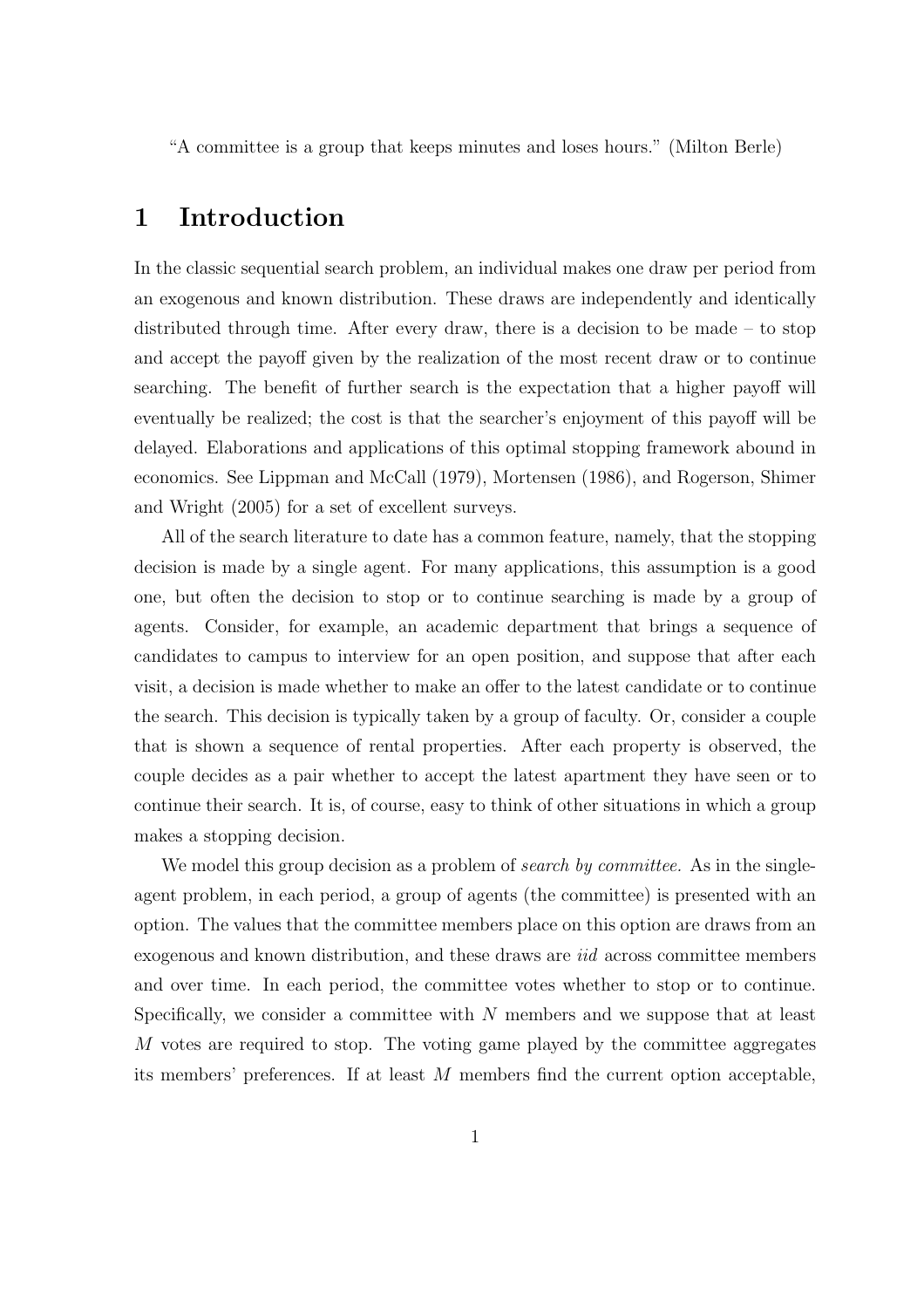the search stops; otherwise, the search continues. Our approach thus combines two literatures, sequential search and private-values voting.

What do we learn from this combination? First, we show that the problem of search by committee is well posed. A symmetric stationary equilibrium exists and is unique given a log concavity assumption on the distribution of payoffs. Second, we compare the expected outcomes of committee and single-agent search. Suppose the committee and the single agent face the same environment, i.e., the same distribution of payoffs and the same cost of delay. We show that given the same environment, committee members are always less picky than a single agent in the sense that the acceptance threshold they set is always less than that set by the single agent. The fact that committee members set a lower acceptance threshold than a single agent need not imply, however, that expected duration of search is shorter for a committee than it is for the single agent. The comparison between the expected duration of search for a committee and for a single-searcher depends on the cost of delay, and it does so in an interestingly non-monotonic way. Specifically, so long as  $M < N$ , a committee can expect to end its search faster than a single agent does if the cost of delay is either sufficiently high or sufficiently low.

We also show that a standard comparative static result from the single-agent search literature, namely, that a single agent adjusts his or her acceptance threshold upward in response to a mean-preserving spread in the distribution of rewards, can be reversed in the search-by-committee problem. In this sense, committee search is more conservative than is single-agent search. The two results, less picky and more conservative, follow from two fundamental elements of the search-by-committee problem. First, committee members impose externalities on each other that are by definition absent in the single-agent problem. (See Börgers 2004 for a related point in a static voting game.) Second, the voting game played by its members defines a value function (the expected discounted payoff) for the committee. The value function in the single-agent problem is necessarily convex, but the committee value function is not.

Third, we provide comparative statics results for the search-by-committee problem. We begin by relating the acceptance threshold and expected search duration to committee size. Fix  $\alpha \equiv M/N$ , the fraction of votes required to stop searching. We prove a counterintuitive equilibrium relationship between acceptance thresholds and search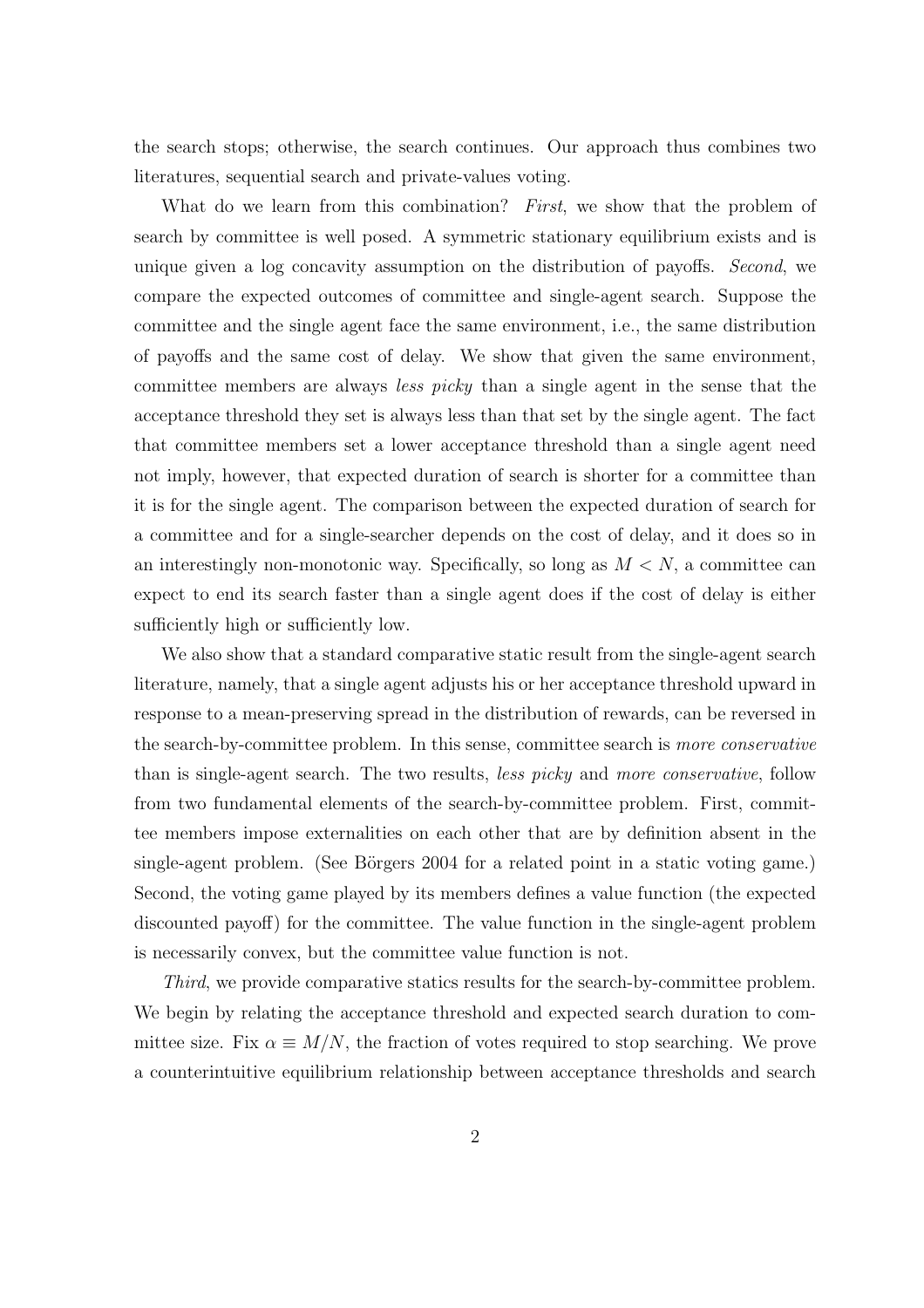duration; namely, as we vary N holding  $\alpha$  fixed, expected search duration rises (falls) whenever acceptance thresholds fall (rise). For example, if we increase the committee size and committee members become more picky as a result, expected search duration must fall. Given that the acceptance threshold set by committee members is lower than that of a single-searcher, one might expect the threshold to be monotonic in committee size, but we show that committee members need not become less picky as the size of the committee increases. In fact, if committee members are sufficiently impatient (the cost of delay is high enough), the acceptance threshold must increase and expected search duration must decrease in N. On the other hand, if committee members are sufficiently patient, these comparative statics results are reversed.

Finally, we consider the effect of varying  $M$ , holding  $N$  fixed. We show that for low values of M, the acceptance threshold increases as the required number of votes increases. In this case, expected search duration is also increasing in  $M$ . Eventually, however, the effect of an increase in M on the acceptance threshold reverses. In short, the acceptance threshold is hump-shaped in  $M$ . This is the basis for a *mechanism* design result. We show that the welfare-maximizing choice of M increases as committee members are more patient and that unanimity  $(M = N)$  is optimal for high enough (but bounded) rates of patience. The idea that unanimity can be optimal is in contrast to a standard result (e.g., Feddersen and Pesendorfer 1998) from the common-values voting literature, albeit in a different context.

To make progress on a new problem, we make simplifying assumptions. On the search side, we restrict our attention to the stationary sequential problem, and we assume that once an option is discarded it is lost forever to the committee (no recall). These assumptions are close to those of McCall (1970). That is, we use a simple, one-sided search framework and do not embed the search-by-committee problem in a market environment, in which the distribution of payoffs is endogenously generated by the actions of agents on the other side of the market. On the voting side, we restrict our attention to the private-values case, in which the values that committee members place on the option at hand are independent draws. Thus, we do not allow for the possibility that voting can convey information. Most fundamentally, we restrict the strategies available to committee members in the voting game. We consider Markovian strategies in which each committee member's vote (stop or continue) depends only on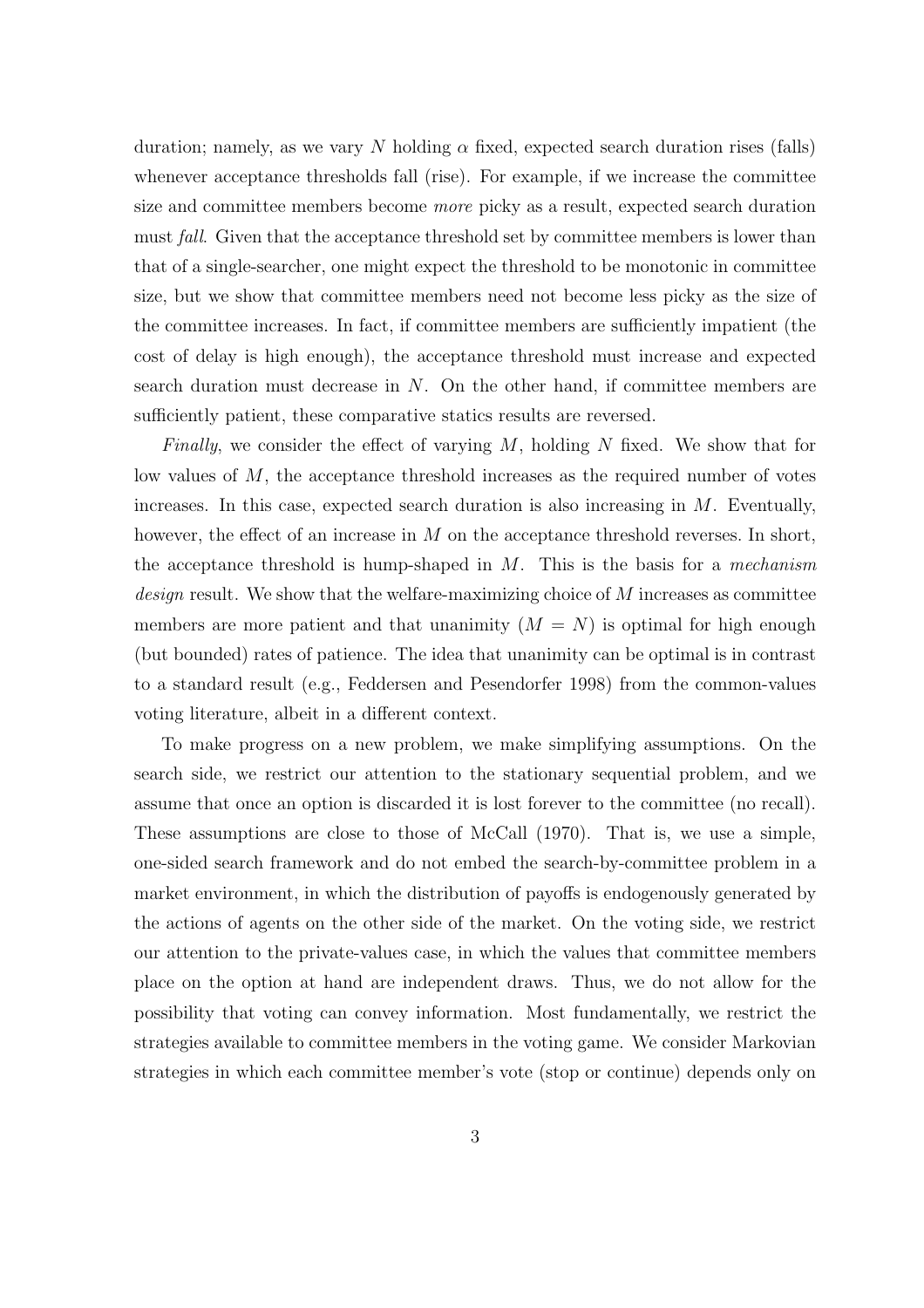the option at hand. Thus our voting model harks back to the pioneering work of Hotelling  $(1929)$  and Black  $(1948).<sup>1</sup>$ 

In the next section, we describe our model and prove the existence of a unique symmetric stationary equilibrium. In Section 3, we compare search by committee to single-agent search and show that committee members are less picky and more conservative. We elaborate on the two crucial aspects of the search-by-committee problem that drive these results, externalities and nonconvexities, in the context of the simplest possible committee, namely, the case of  $N = 2$ . Section 4 presents the comparative statics results with respect to committee size and the number of votes required to stop. Section 5 presents our mechanism design result. In Section 6, we conclude.

# 2 The Model

**Assumptions.** A *committee* is a pair  $(M, N)$ , where N is the number of members and M is the number of votes required to end the search. Time is discrete, and all committee members discount the future at common rate  $\delta \in (0,1)$ . In each period, the committee is presented with an option. Each committee member then draws a value for the option from a continuous cdf  $F : [0, 1] \mapsto [0, 1]$  with positive density f. For convenience, we assume  $F(0) = 0$ . These values can represent von Neumann-Morgenstern utility payoffs or monetary payoffs for risk neutral agents. We assume these draws are iid across time and across committee members. We rule out side payments, i.e., utility is non-transferable.

We assume that both  $\int_0^z F(s)ds$  and  $\int_0^z (1 - F(s))ds$  are log concave in z. To see how we use these assumptions, define the truncated means:

$$
\mu_h(z) \equiv E[X|X \geq z]
$$
 and  $\mu_{\ell}(z) \equiv E[X|X < z].$ 

Burdett (1996) shows that the above log-concavity assumptions imply that  $\mu'_h(z) \leq 1$ 

<sup>&</sup>lt;sup>1</sup>We follow the terminology of Black (1948), who also calls a collection of voters a *committee*. In his model, the committee decides between a proposal and the status quo. In our model, the proposal is the current option and the status quo is continuing to search. In Black (1948), the status quo is exogenous, while the value of the "status quo" is endogenous in our model.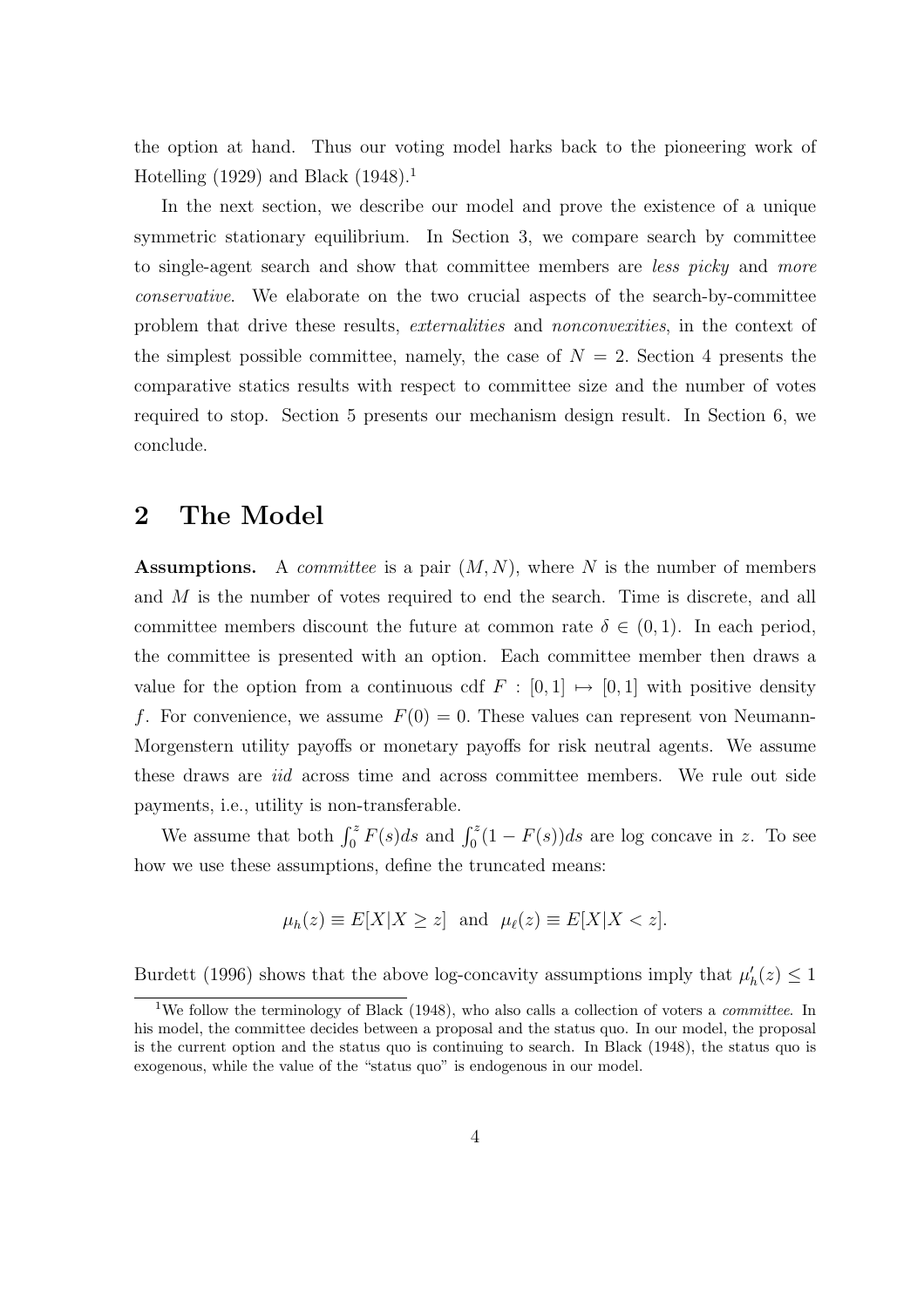and  $\mu'_\ell(z) \leq 1$ .<sup>2</sup> We use these upper bounds on the two derivatives to establish uniqueness of equilibrium and also to sign some of our comparative statics results. Note that f log concave is sufficient but not necessary for log concavity of the two integrals. Many common distributions are log concave, e.g., uniform, normal, exponential, logistic, power, gamma, and Weibull.

Each period is divided into two stages. In the first stage, the option arrives and each committee member's value is realized. In the second stage, the committee decides whether to stop searching and accept the most recently observed option or to continue to the next period. By restricting voting to stopping with the most recently observed option or continuing to search we are ruling out recall; i.e., once an option is discarded it is forever lost to the committee.<sup>3</sup> We model this choice using a simple voting mechanism; i.e., the committee members simultaneously vote either to stop and accept the current option or to continue to search. The search ends in period  $t$  if and only if at least M committee members vote to stop. Each committee member seeks to maximize his or her own discounted payoff.

A strategy for committee member i is a sequence of functions  $\sigma_i = {\{\sigma_i(t)\}}_t$ , such that  $\sigma_i(t)$  maps from possible histories through time t to the set {continue, stop}. Player *i* employs a Markov Strategy if  $\sigma_i(t)$  is only a function of the most recently evaluated option. We restrict attention to symmetric stationary equilibria in which all players employ the same Markov Strategy.

We assume that the above description of the model is common knowledge among the committee members. Given our Markovian restriction, whether individual draws are private or public information is immaterial. Further, whether an agent knows in advance that he or she is pivotal is also immaterial.

<sup>2</sup>Similar results can be found in Goldberger (1983) and in Vroman (1985). Log concavity assumptions are common in many economic applications (search, signaling, mechanism design, etc.). See Bagnoli and Bergstrom (2005) for a survey of log concavity results and applications.

<sup>&</sup>lt;sup>3</sup>In single-agent search, the no-recall assumption is without loss of generality. However, search by committee is a game, and thus a plethora of strategies can potentially be supported in equilibrium by conditioning on past history. With recall, the state variable is the entire past history of draws, so the no-recall assumption is important in the committee search problem. The assumption of Markov strategies, however, takes the bite out of the no-recall assumption in the committee search problem.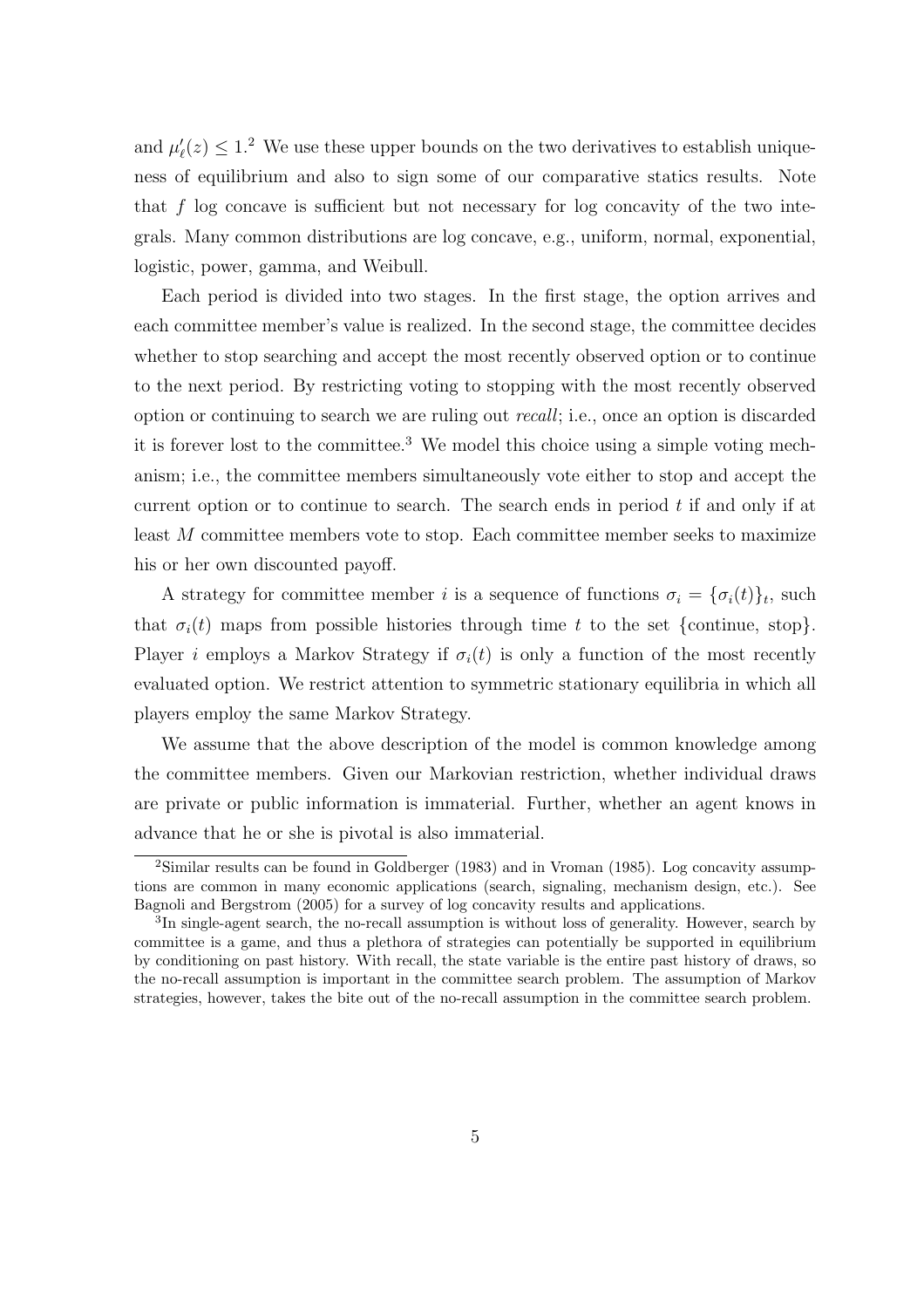**Equilibrium.** It is convenient to work with *reverse order statistics*.<sup>4</sup> Let  $X_1, \ldots, X_N$ be the *iid* draws of the N committee members. Let  $Y^1 \geq \ldots \geq Y^N$  be the corresponding reverse order statistics, and let  $G^j$  be the cdf of  $Y^j$ . We seek a stationary symmetric equilibrium. Assuming (for now) that such an equilibrium exists, we define  $\Psi(z; M, N, \delta)$  to be the expected continuation value starting just before draws are made given that each committee member sets threshold  $z$  for all *future* time periods. The committee votes to stop if  $M$  or more members draw a value of  $z$  or more, so the probability that the committee stops searching is  $1 - G<sup>M</sup>(z)$ . The continuation value solves:

$$
\Psi(z; M, N, \delta) = G^M(z) \delta \Psi(z; M, N, \delta) + (1 - G^M(z)) \Omega(z),
$$

where  $\Omega(z) = E[X|Y^M \geq z]$ , i.e., the expected payoff conditional on stopping. Rearranging, we have:

$$
\Psi(z;M,N,\delta) = \frac{(1 - G^M(z))\Omega(z)}{1 - \delta G^M(z)}.
$$
\n(1)

An agent's payoff is only affected by the cutoff chosen when he or she is pivotal, i.e., when exactly  $M-1$  of the remaining  $N-1$  agents vote to stop. Thus, best responses are determined by considering a pivotal voter, i, who can choose either to stop and accept the most recently drawn reward,  $x_i$ , or instead continue. The pivotal agent solves:

$$
\max\{x,\delta\Psi(z;\cdot)\}.
$$

Since the continuation value,  $\Psi(z; \cdot)$  is a constant with respect to the current period's decision, the optimal strategy is an acceptance threshold, i.e., vote for an option *iff* its value exceeds some threshold. Thus, if all members set threshold  $z$  in the future, the stopping threshold for the pivotal voter equates the value of stopping and continuing, given that he or she is pivotal now, i.e.,  $x(z) \equiv \delta \Psi(z, \cdot)$ . For an equilibrium to be stationary and symmetric the following *equilibrium condition* must be satisfied:  $x^* =$  $\delta\Psi(x^*;\cdot)$ . In equilibrium,  $\Psi(x^*;\cdot)$  is the expected payoff for each committee member. Equivalently, since  $\Psi(x^*)$  is proportional to  $x^*$ , the equilibrium acceptance threshold can be used as a measure of each committee member's welfare.

<sup>4</sup>Reverse order statistics are opposite to usual order statistics in that they index the draws of the random variable in descending rather than ascending order. Thus, reverse order statistic  $Y^1 = Y_N$ , the Nth usual order statistic. In general,  $Y^J = Y_{N-J+1}$ .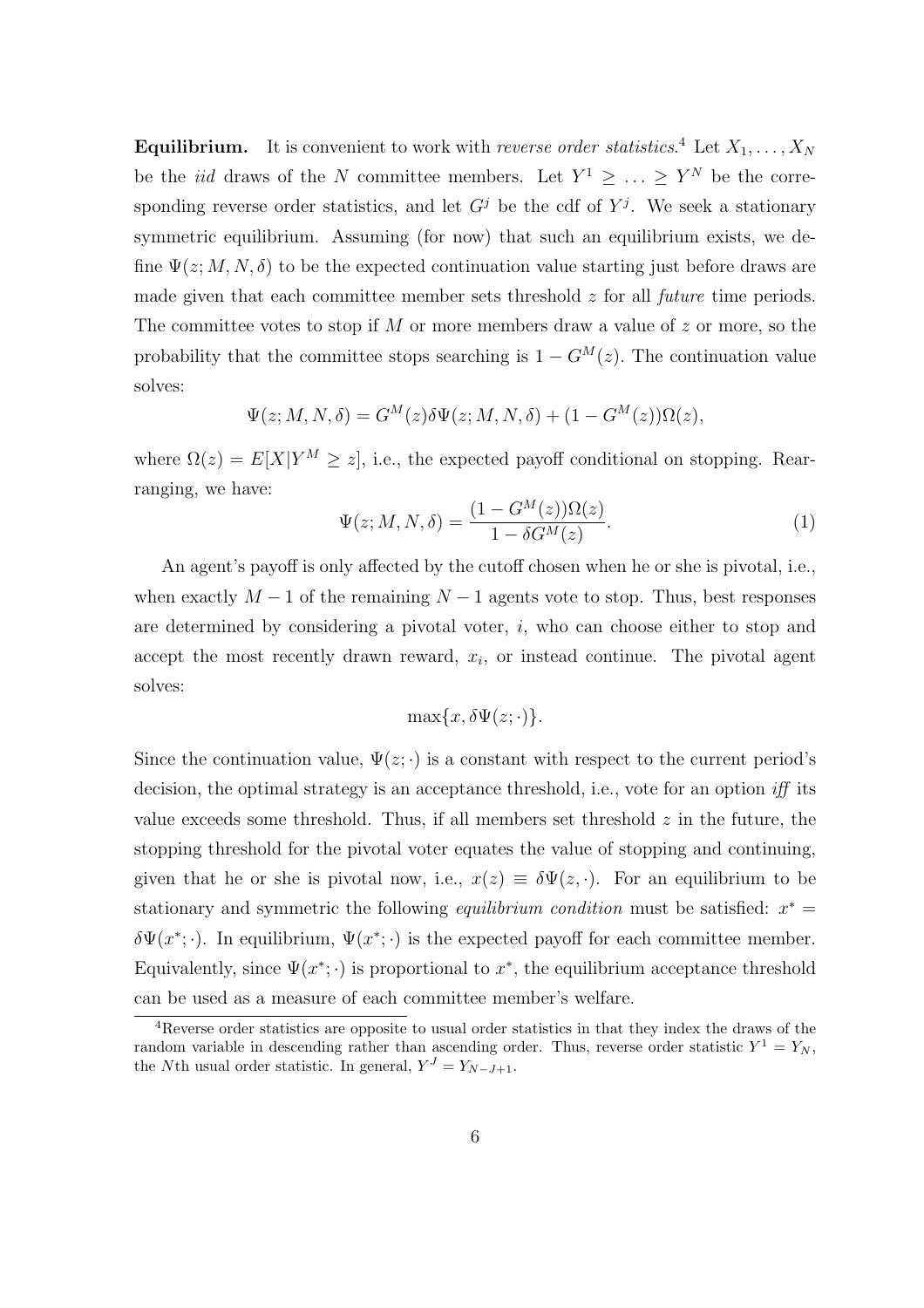To establish existence and uniqueness and to characterize equilibrium, we need expressions for  $G^M(z)$  and  $\Omega(z)$ . We can write

$$
G^{M}(z) = \sum_{i=0}^{M-1} {N \choose i} (1 - F(z))^{i} F(z)^{N-i},
$$

that is, the probability that  $M-1$  or fewer of the committee members draw a value of z or greater. Absent simplification,  $\Omega(z)$ , is a bit more complicated, and so, we give a simplified version as a weighted average of  $\mu_h(z)$  and  $\mu_\ell(z)$  and bound its derivative in the next Lemma. The proof is in the Appendix. Let  $\alpha \equiv M/N$  to simplify notation.

**Lemma 1** 
$$
\Omega(z) = (1 - (1 - \alpha)F(z))\mu_h(z) + (1 - \alpha)F(z)\mu_{\ell}(z)
$$
 and  $\Omega'(z) \le 1$ .

Having characterized  $G^M(z)$  and  $\Omega(z)$ , we state the main result of this section.

#### Proposition 1 An equilibrium exists and is unique.

The details of the proof are in the Appendix. However, the basic idea is straightforward, as shown in Figure 1. Existence follows from  $\Psi(0; \cdot) = E[X] > 0$ ,  $\Psi(1; \cdot) = 0$ , and  $\Psi(z; \cdot)$  continuous in z. To establish uniqueness, we need to show that  $\delta \Psi(z; \cdot)$ crosses the 45-degree line only once, i.e., that  $\delta \Psi_z(z, \cdot) < 1$ . This last condition follows from Lemma 1.



Figure 1: We have graphed  $\delta \Psi(z; 2, 2, 0.9)$  and z for uniform F on [0, 1] to illustrate our equilibrium:  $x^* \approx 0.515$ .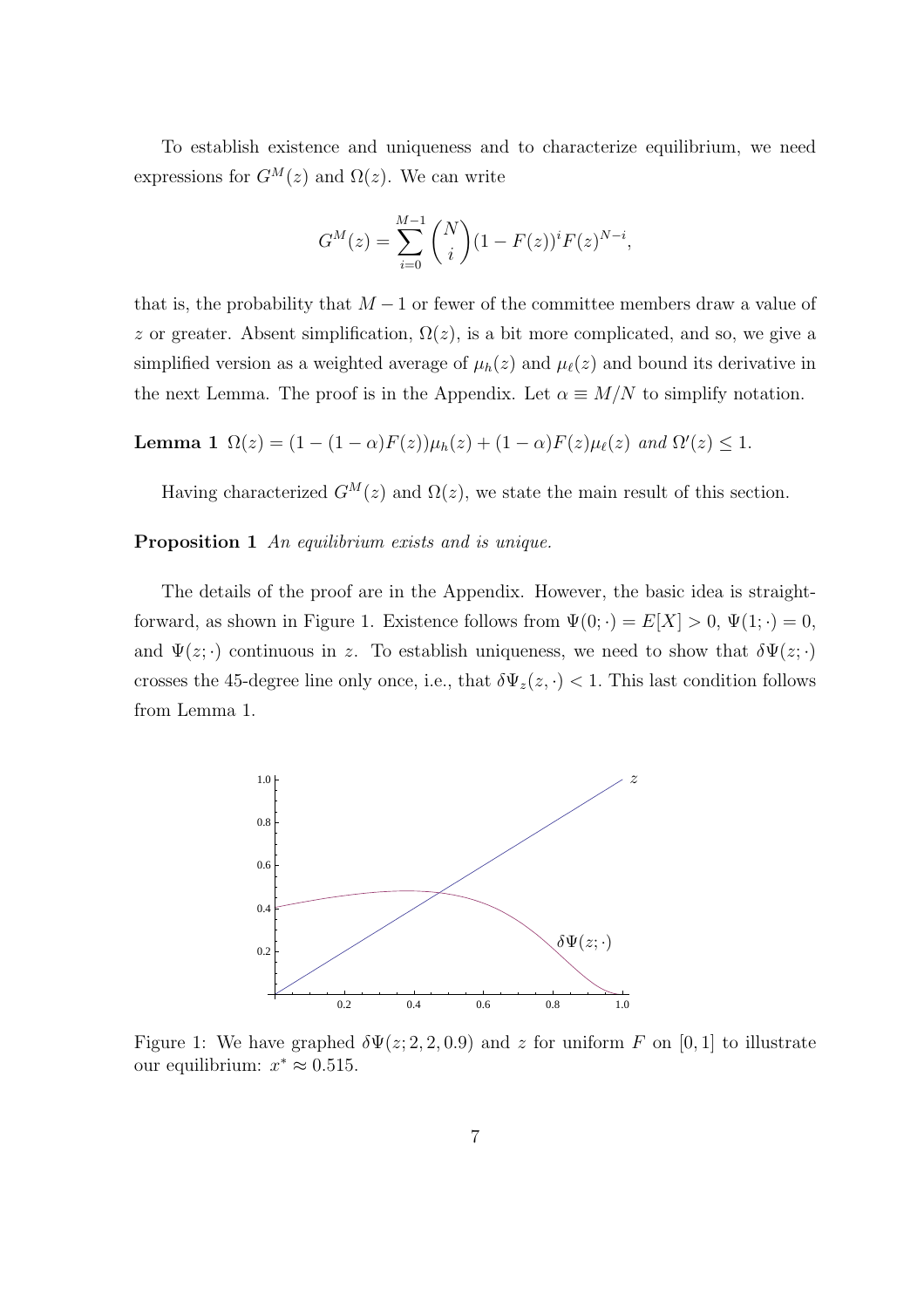# 3 Comparison to Single-Agent Search

In this section, we compare the symmetric stationary committee search equilibrium outcome with the outcome in the case of a single-searcher. We first show that committee members are less picky than single-searchers; i.e., they set a lower acceptance threshold in equilibrium. We then show that committees conclude search more quickly for extreme (high or low) rates of patience but that the comparison can be reversed for intermediate rates of patience. Finally, we establish that committees are more conservative than single-searchers in the sense that a mean preserving spread in  $F$  can lower the equilibrium acceptance threshold.

**Committees are Less Picky.** For fixed  $\delta$  and F, we say that committee members are less picky than a single agent if the equilibrium acceptance threshold of the committee members is lower than the acceptance threshold that a single-searcher would set, which we prove in the Appendix.

#### Proposition 2 (Less Picky) Committee members are less picky than a single-searcher.

The intuition for this result is quite simple. A single-searcher maximizes his or her continuation value, but a pivotal committee member cannot count on the committee doing so. More specifically, there are two potential negative externalities that committee members can impose on one another that do not arise in the single-searcher case. They can vote to stop when a committee member has drawn a low value or they can vote to continue when the committee member has drawn a high value. These externalities lead committee members to set a lower acceptance threshold than would a single-searcher.<sup>5</sup> Notice that this argument does not require independence of draws. Committees are less picky than single-searchers even with correlated values, as long as the correlation is not perfect, at which point the single-agent and committee problems are identical.

<sup>&</sup>lt;sup>5</sup>In the Börgers (2004) model of costly committee voting and voluntary participation, there is a single negative externality that arises because an individual's decision to participate makes it less likely that other committee members are pivotal and thus imposes a cost on them. While Börgers's model is static and ours is dynamic, there is a similarity to the externalities in his model and ours.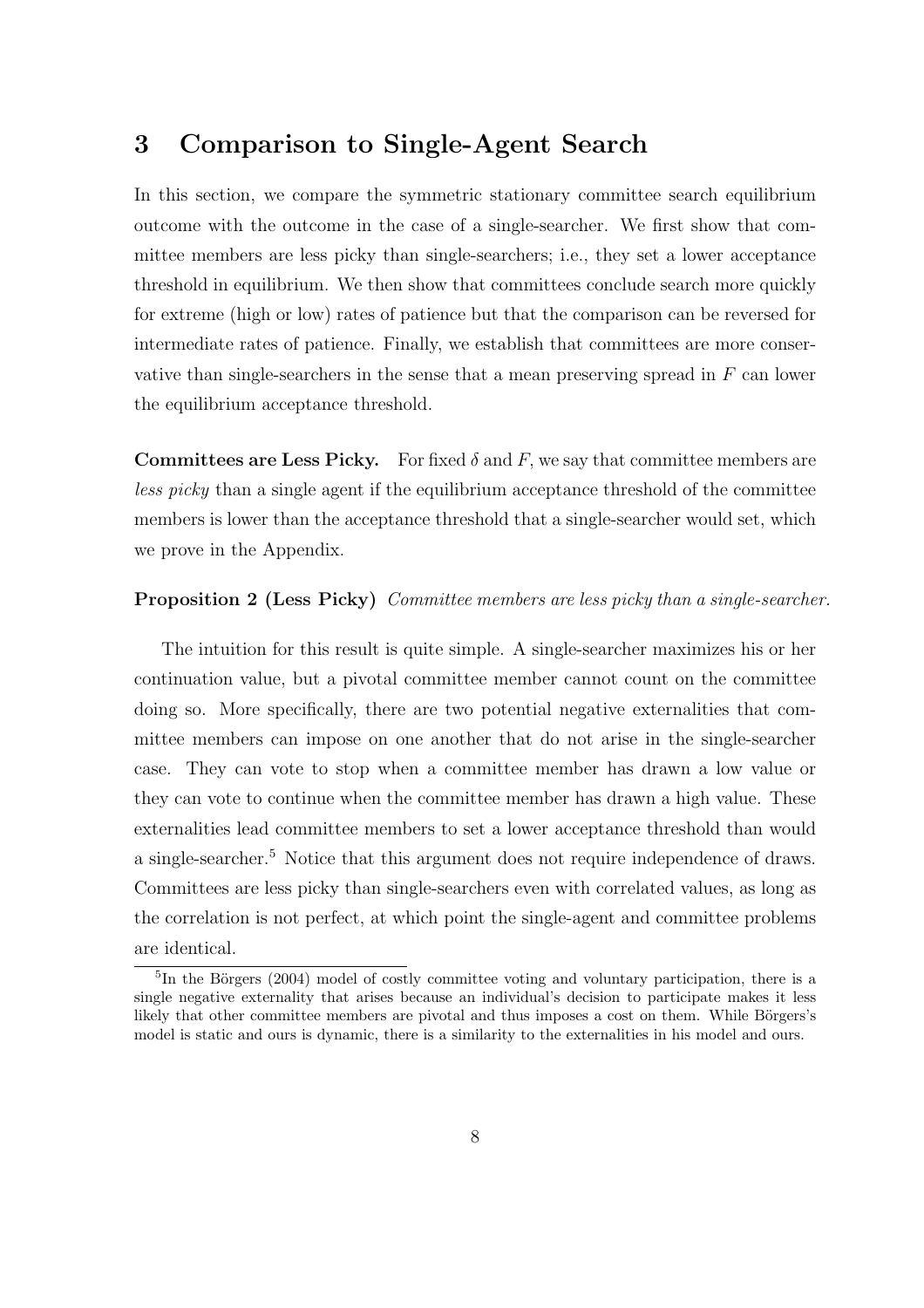Patient and Impatient Committees Conclude Search Faster. We know that committee members set an acceptance threshold that is below the corresponding threshold for a single-searcher (holding F and  $\delta$  constant), but this does not necessarily imply that the committee has a shorter expected search duration. In fact, the committee may take longer to search, as the following example illustrates.

**Example 1** Let F be uniform on [0, 1] and  $\delta = 0.8$ . Then a single-searcher sets threshold 0.5, *i.e.*, stops with probability 0.5. With  $N = 5$  and  $M = 4$ , the equilibrium committee threshold is approximately 0.39, which yields a probability of stopping of approximately 0.36; i.e., the committee searches longer on average.

The point illustrated by the above example is straightforward. We can, however, say something considerably less obvious about expected search duration. The comparison of expected search duration between a committee and a single-searcher has an interesting non-monotonicity in  $\delta$ . While expected search duration must rise in  $\delta$  for committees and for single-searchers, the rate of change differs between committees and single-searchers, so that the sign of the difference in expected search duration is not monotonic.

**Proposition 3** If  $M < N$ , then there exists  $0 < \delta_L \leq \delta_H < 1$  such that expected search duration is lower for the committee whenever  $\delta \notin (\delta_L, \delta_H)$ . That is, committees conclude search more quickly than individuals for low and high rates of patience.

Proof: Given in the Appendix.

To understand why committees conclude search faster for extreme rates of patience (and also why the comparison may be reversed for medium rates of patience), first note that expected search duration depends on both the acceptance threshold (the threshold effect) and the probability of stopping given any acceptance threshold (the vote aggregation effect). Since committee members are less picky, the threshold effect always pushes committees toward concluding search faster. Thus, committees can only search longer if the vote aggregation effect is dominant and has the opposite sign of the threshold effect.

However, when  $M < N$ , the binomial distribution has the property that  $G^M(x) < F(x)$ for low enough  $x$ . Thus, whenever the committee and single-searcher acceptance thresholds are low enough, the vote aggregation effect reinforces the threshold effect, and the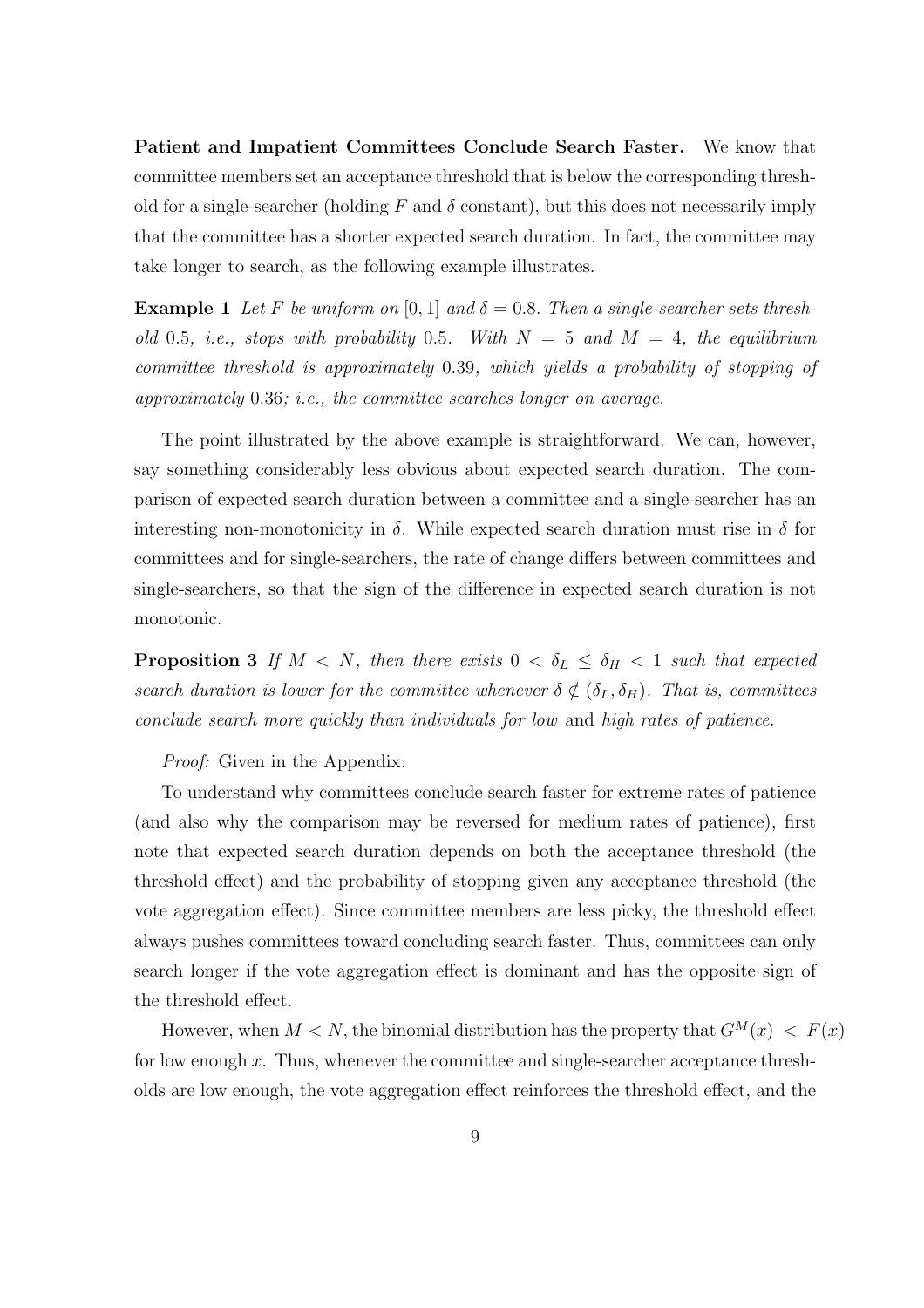committee can expect to conclude search faster. Of course, low  $\delta$  implies low acceptance thresholds, which implies that committees conclude search faster on average for low enough  $\delta$ .

If  $\delta$  is high, we cannot make the same argument. In fact, for high enough acceptance thresholds, the vote aggregation effect must have the opposite sign from the threshold effect (as long as  $M > 1$ ). So the question becomes: which effect dominates? As  $\delta \rightarrow 1$ , the single-agent threshold goes to 1; thus, the probability of continuing goes to 1. The committee threshold is bounded away from 1 as  $\delta \to 1$  (as long as  $M < N$ ). This in turn implies that the committee's probability of continuing is bounded away from 1. altogether, for sufficiently high  $\delta$ , the threshold effect must dominate the vote aggregation effect. For intermediate rates of patience, the vote aggregation effect can be of the opposite sign and dominant as in Example 1. However, this intermediate range need not exist. For example, if  $N = 2$  and  $M = 1$  and values are distributed uniformly on  $[0, 1]$ , then the committee has a lower expected search duration than a single agent for all discount rates.



Figure 2: We compare the optimal single-agent solution to the committee equilibrium with  $(N, M) = (5, 4)$  and F uniform on [0,1]. In the graph on the left, we compare the single-agent acceptance threshold,  $\tilde{x}$  (dashed line) to the committee threshold  $x^*$ (solid line). On the right, we compare the probability of stopping for a single agent,  $1-F(\tilde{x})$  (dashed line) to the probability of stopping for the committee,  $1-G<sup>M</sup>(x^*)$ (solid line).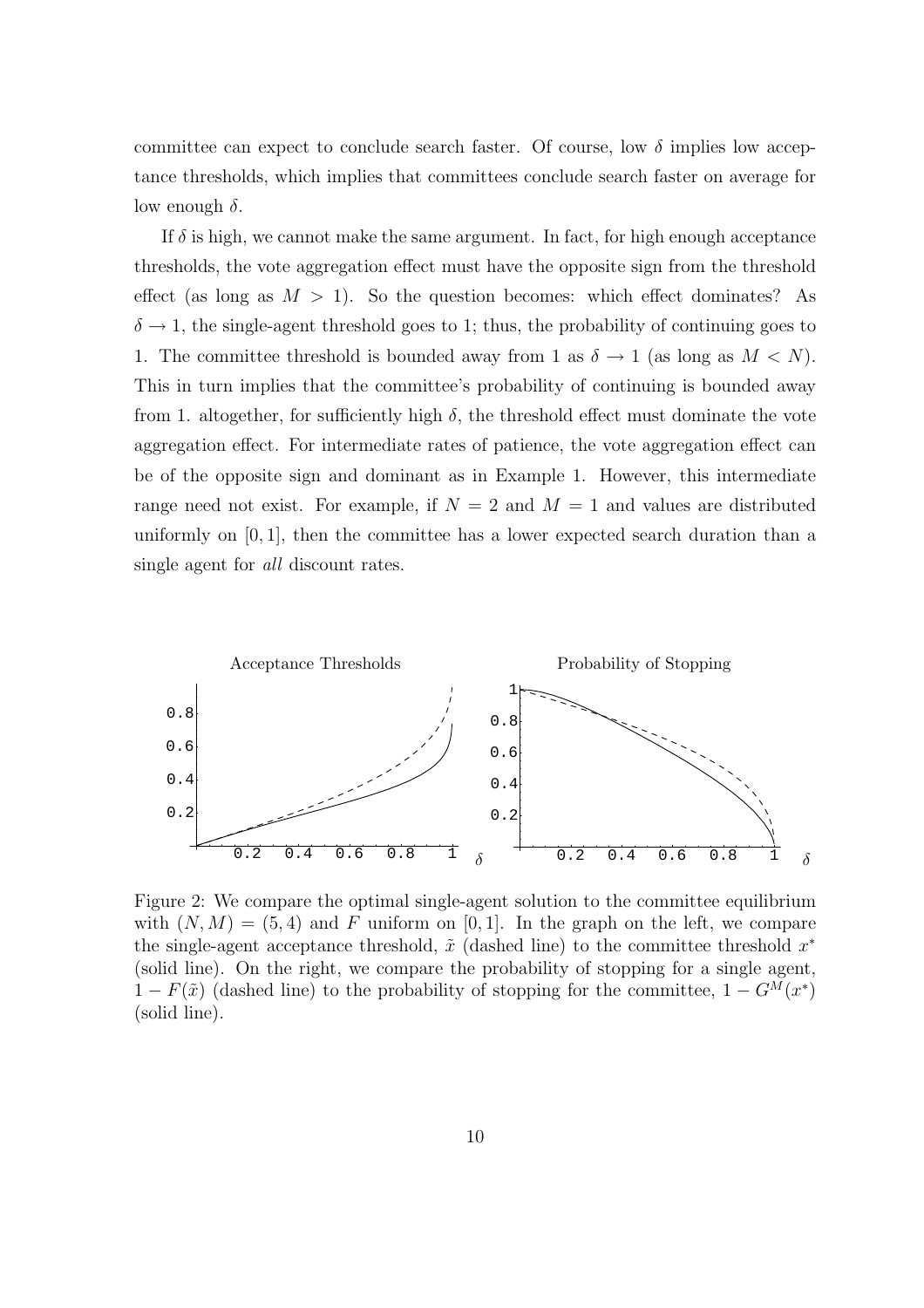Committees are More Conservative. In the single-agent search problem, mean preserving spreads in the distribution of rewards, F, are always good news, increasing continuation values and raising acceptance thresholds. This comparative static follows from considering the single-searcher's value function  $\nu$  which solves the recursion  $\nu(x) = \max\{x, \delta E[\nu(X')] \}.$  Since  $\nu$  is the max of a constant and a linear function,  $\nu$  is convex. As is well known, mean preserving spreads increase the expectation of a convex function, so that  $E[\nu(X')]$  increases in mean preserving spreads. In turn, the acceptance threshold for single-searchers (where  $\tilde{x} = \delta E[\nu(X')]$ ) must rise in mean preserving spreads.



Figure 3: Joint value function. We show  $v(x, y)$  in each region, given symmetric threshold z and continuation value  $\Psi$ .

Why does this simple logic not carry over to the committee problem? To provide insight we (temporarily) fix  $N = 2$  and consider an analogous value function approach to the committee problem. Define  $v(x, y)$  as the sum of the payoffs to the agents given that they both set threshold z and draw values  $(x, y)$ . Our continuation value function is related to  $v(x, y)$  as follows:

$$
\Psi(z; \cdot) = \frac{1}{2} \int \int v(x, y) f(x) f(y) dx dy, \tag{2}
$$

where  $v(x, y) = x + y$  when the committee stops searching and  $2\delta\Psi(z; \cdot)$  otherwise. In Figure 3, we consider the function  $v$ . Any symmetric threshold  $z$  divides the unit square into four regions. If  $M = 1$ , then  $(x, y) < (z, z)$  is the continuation region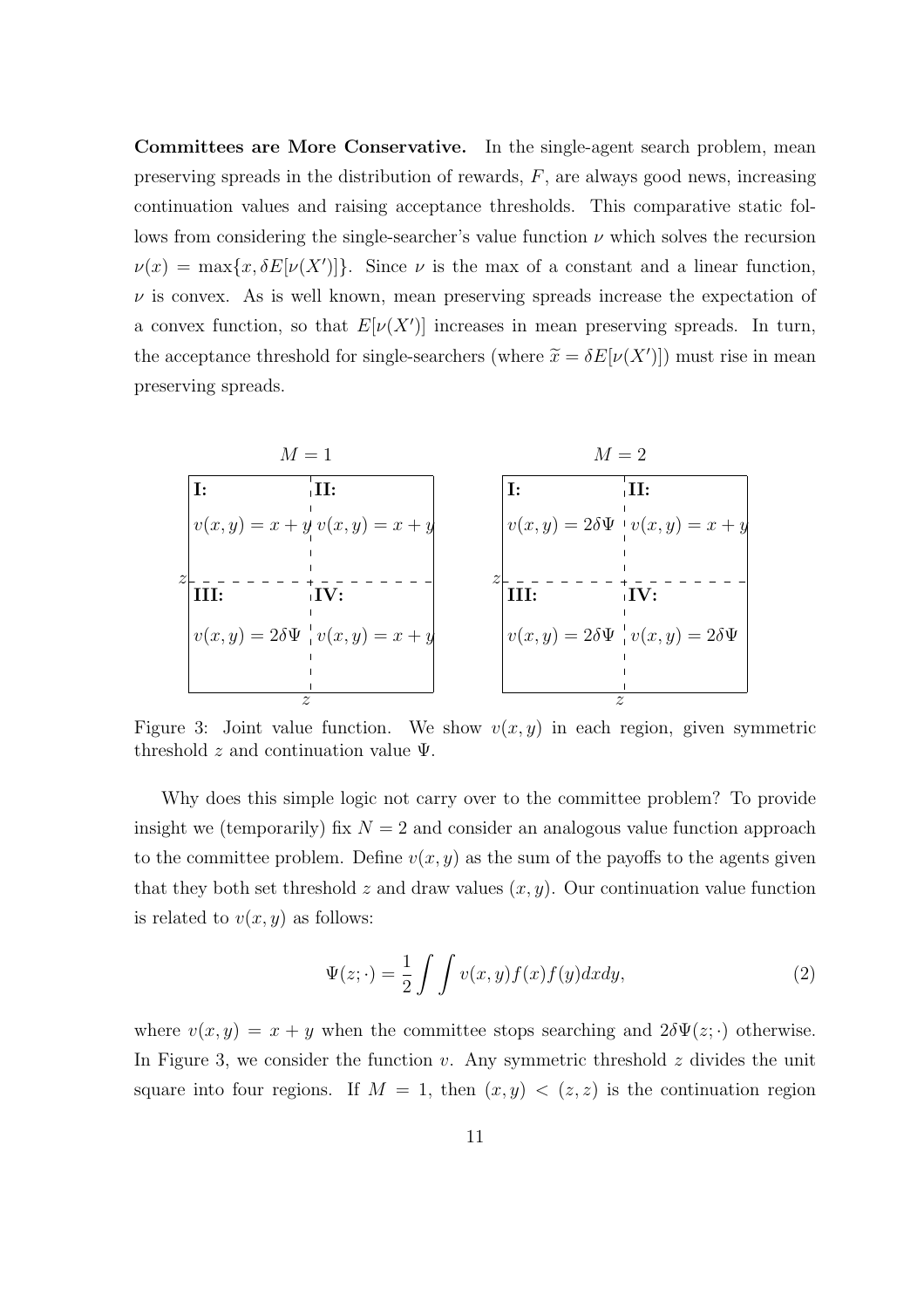in which  $v(x, y) = 2\delta \Psi(z; \cdot)$ , while  $v(x, y) = x + y$  elsewhere. When  $M = 2$ , then  $v(x, y) = x + y$  on the stopping region  $(x, y) \ge (z, z)$ , and  $v(x, y) = 2\delta \Psi(z; \cdot)$  elsewhere.

Negative externalities obtain in Regions I and IV. For example, when  $M = 1$ , in Region I, member 2 forces a conclusion to the search problem despite relatively low draws by member 1. When  $M = 2$ , it is member 1 who imposes a negative externality on member 2 in Region I, forcing a continuation of search even though member 2 has drawn a high value.

Now consider how changes in  $F$  affect the continuation value and the threshold  $x^*$ by examining equation (2). As in the single-agent problem, continuation values and acceptance thresholds must be increasing in first order stochastic dominance changes in  $F$  since  $v$  is increasing in both  $x$  and  $y$ . What about mean preserving spreads in F? If v were convex in x and y, then we would get monotonicity in mean preserving spreads in  $F$ , as in the single-agent problem. However, it turns out that  $v$  is not convex in  $x$  and  $y$ .

To see the nonconvexities, fix  $M = 1$  and again consider Figure 3. Take any three pairs  $(x, y), (x', y'), (x'', y'')$  and any  $\lambda \in (0, 1)$  such that  $(x, y) = \lambda(x', y') + (1 - \lambda)(x'', y'')$ and

$$
x' and 
$$
y''
$$
$$

i.e.  $(x, y)$  in Region III,  $(x', y')$  in Region I and  $(x'', y'')$  in Region IV. Then  $v(x, y)$  =  $2\delta\Psi = 2z$  (in equilibrium) and  $\lambda v(x', y') + (1 - \lambda)v(x'', y'') = \lambda(x', y') + (1 - \lambda)(x'', y'') =$  $x + y$ . Finally,  $2z > x + y$  since z exceeds x and y individually. Thus, when  $M = 1, v$ is not everywhere convex in  $(x, y)$ . To see that v is not convex in  $(x, y)$  when  $M = 2$ , choose pairs such that  $(x', y')$  is in Region I,  $(x'', y'')$  is in Region IV, and  $(x, y)$  is in Region II. Then  $v(x', y') = v(x'', y'') = 2z < v(x, y) = x + y$ .

While v is not convex in  $(x, y)$ , given our independence assumption, we could still prove monotonicity in mean preserving spreads in F if  $v(x, y)$  were convex in one variable holding the other fixed (bi-convex). However, this weaker convexity condition is also not met. We show this in Figure 4, in which we graph  $v(x, y)$  for  $M = 1$  and  $y < z$  (left) and  $v(x, y)$  for  $M = 2$  and  $y > z$  (right). These nonconvexities have an intuitive externality interpretation. For example, consider the  $M = 1$ ,  $y < z$  case. At the boundary  $x = z$ , agent 1 is just indifferent between continuing and stopping, while agent 2 strictly prefers continuing  $(y < z)$ . Thus, agent 1 confers a negative externality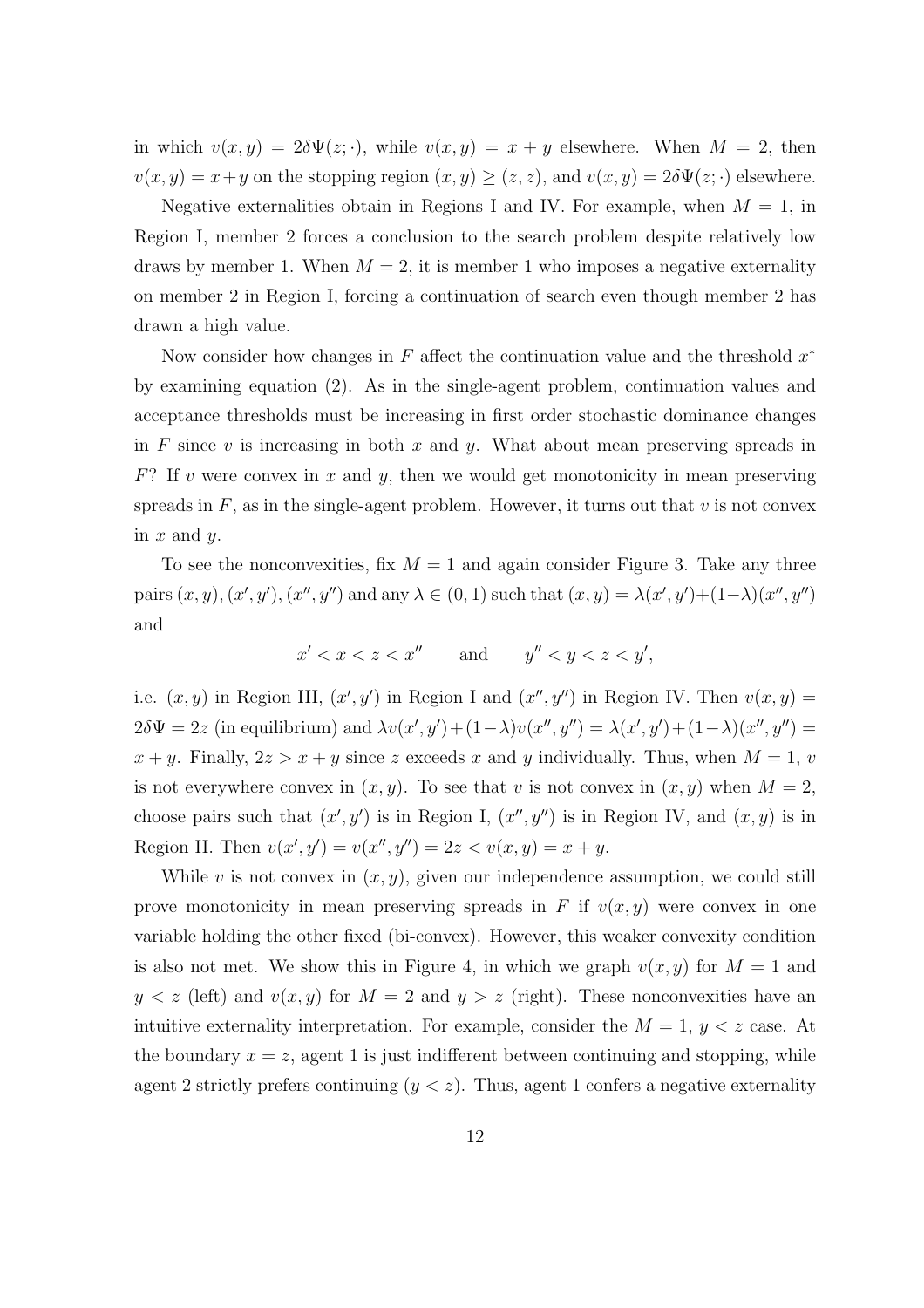

Figure 4: v is not bi-convex. We graph  $v(x, y)$  as a function of x holding y fixed. In the graph on the left:  $M = 1$  and  $y < z$ , while on the right:  $M = 2$  and  $y > z$ .

on agent 2, and the joint payoff jumps down discontinuously. Similarly, when  $M = 2$ and  $y > z$ , agent 2 strictly prefers to stop, so that agent 1 confers a negative externality on agent 2 by forcing continuation when  $x < z$ , and the joint payoff discontinuously jumps upward at  $x = z$ .

As mentioned above, the non-convexities in  $v$  can cause a reversal of the sign of the comparative static in mean preserving spreads compared to the single-agent problem.

**Example 2 (Non Monotonicity in MPS)** Consider uniform draws on  $[x, \overline{x}]$ . Let  $\delta = 0.65$  and  $M = 2$ . If  $[\underline{x}, \overline{x}] = [1, 3]$  then  $x^* \approx 1.25$ , while if  $[\underline{x}, \overline{x}] = [0.5, 3.5]$  then  $x^* \approx 1.22$ .

We have graphed  $\Psi(z; \cdot)$  for this example in Figure 5.

# 4 Comparative Statics

In this section, we investigate the effect of committee size  $(N)$  and the plurality rule (M) on the equilibrium acceptance threshold and on expected search duration.

Committee Size. We examine the effects of changes in committee size holding the fraction of votes required to stop,  $\alpha = M/N$ , constant. We do so recognizing that the committee problem is only defined when  $\alpha N$  is an integer. Since committee members impose negative externalities on one another, one might suppose that the larger the committee, the larger the associated externalities, leading to lower continuation values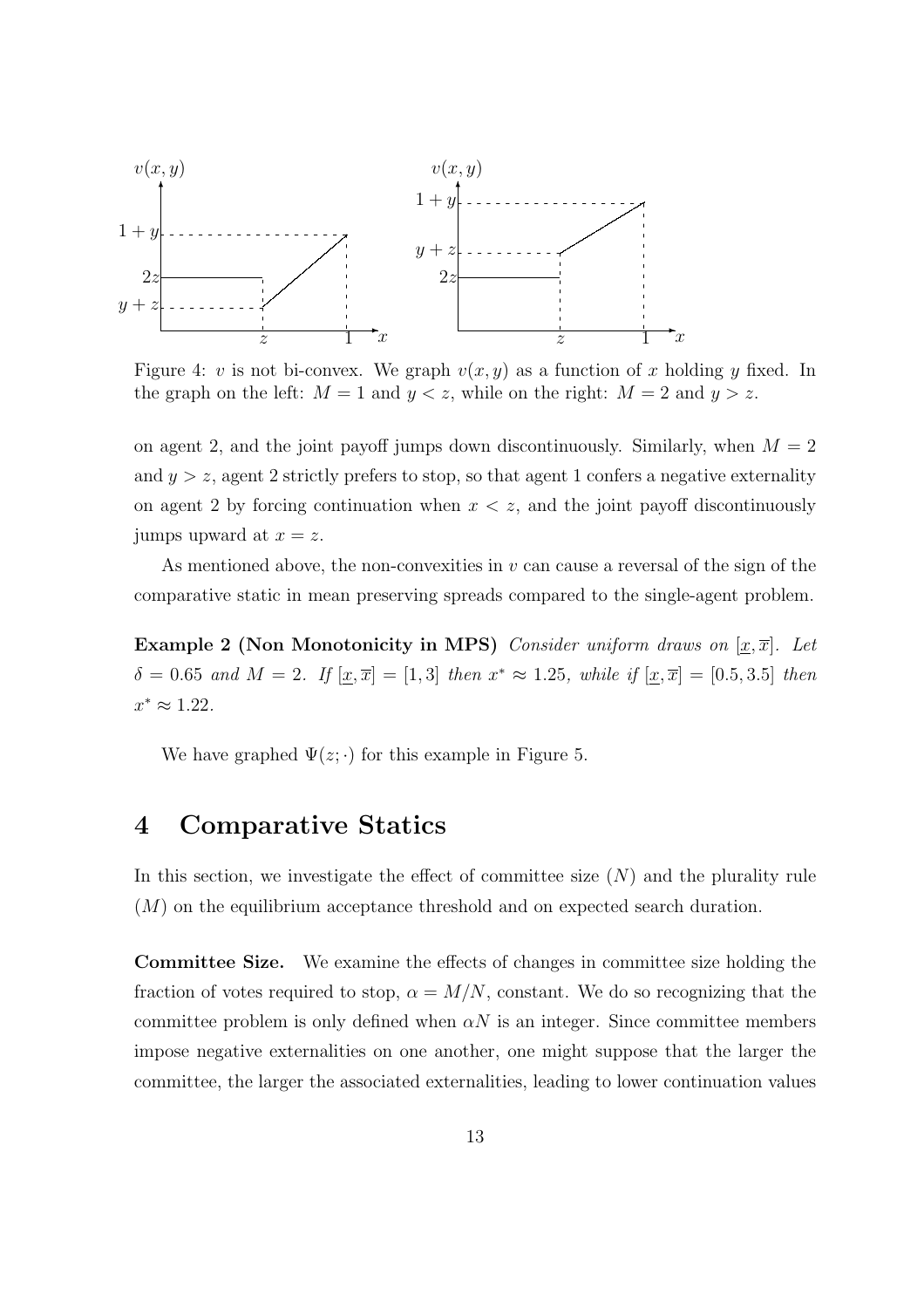

Figure 5: Thresholds may decrease in MPS. We have graphed  $2\delta\Psi(z;\cdot)$  with  $\delta = 0.65$ for two different uniform distributions. The solid line is drawn for support  $[1, 3]$ , while the dashed line is drawn for support  $[0.5, 3.5]$ . For low values of z the MPS causes a decrease in  $\Psi(z; \cdot)$ .

and lower acceptance thresholds in equilibrium. It turns out that this simple intuition is incomplete. In fact, acceptance thresholds can rise as the size of the committee increases.

Further, as we have shown above, simply knowing whether acceptance thresholds rise or fall in committee size is not enough to determine the effect of a change in N on expected search duration. There are two effects of varying  $N$  on expected search duration: the effect on  $x^*$  holding the function  $G^{\alpha N}$  fixed and the effect on the function  $G^{\alpha N}$  as N varies. These effects may work in opposite directions when  $\alpha = M/N$  is held constant. A priori, the effect of committee size on expected search duration is thus unclear.

The key to resolving this difficulty is exploiting the equilibrium relationship between the acceptance threshold  $x^*$  and expected search duration. Equation 1 can be rewritten as:

$$
\frac{x^*}{\Omega(x^*)} = \frac{\delta(1 - G^{\alpha N}(x^*))}{1 - \delta G^{\alpha N}(x^*)}.
$$

The LHS of this equality increases with  $x^*$  and not independently in N. This follows from Lemma 1, which shows (i)  $\Omega(x)$  is not a function of N (holding  $\alpha$  constant) and (ii)  $\Omega'(x) \leq 1$ . Since the LHS rises in  $x^*$ , so too must the RHS. The RHS is decreasing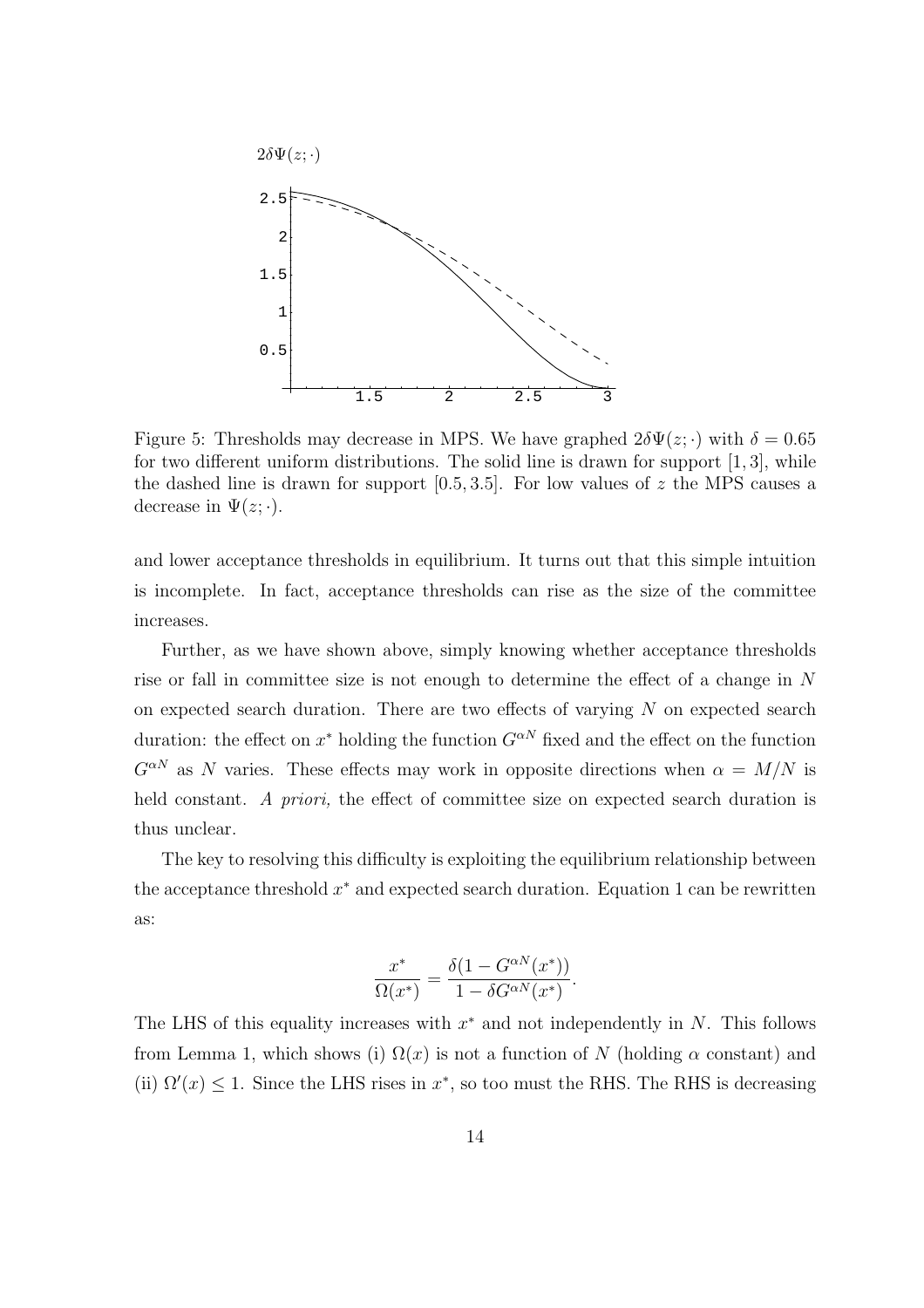in  $G^{\alpha N}(x^*)$ , so if  $x^*$  increases with N, then  $G^{\alpha N}(x^*)$  must decrease with N. Finally, expected search duration  $(\frac{1}{1-G^{\alpha N}(x^*)})$  decreases as  $G^{\alpha N}(x^*)$  falls. That is, if  $x^*$  increases with N, holding  $\alpha$  constant, then, via the above equilibrium condition,  $G^{\alpha N}(x^*)$  must fall and so too must the expected duration of search.

The key question then is how the acceptance threshold,  $x^*$ , varies with N when  $\alpha$ is held constant.

**Proposition 4** Given  $\alpha < 1$  and  $N' > N$ , there exists  $0 < \delta^*(\alpha) \leq 1$  such that  $\delta < \delta^*(\alpha)$  ( $\delta > \delta^*(\alpha)$ ) implies that  $x^*$  is higher (lower) and expected search duration lower (higher) at  $N'$  than  $N$ .

We prove Proposition 4 in the Appendix. To help understand this proposition, consider Figure 6. Given  $\alpha < 1$ ,  $G^{\alpha N'}(x) - G^{\alpha N}(x)$  satisfies a single crossing property. There is a threshold value of x,  $\bar{x}(\alpha)$ , such that the sign of the difference  $G^{\alpha N'}(x)$  –  $G^{\alpha N}(x)$  is fully determined by  $x - \bar{x}(\alpha)$ . We show in the Appendix that this single crossing property is general. In the top portion of Figure 6 we have graphed  $G^{N'}$  and  $G<sup>N</sup>$  for 3 values of  $\alpha$  to illustrate this single crossing property.

We also show in the Appendix that if  $x^* < \bar{x}(\alpha)$ , then  $x^*$  increases in N and that if  $x^* > \bar{x}(\alpha)$ , then  $x^*$  decreases in N. We know that  $x^*$  continuously increases in  $\delta$ , starting from  $x^* = 0$  for  $\delta = 0$ . Thus, for low enough  $\delta, x^* < \bar{x}(\alpha)$  so  $x^*$  rises in N and expected search duration falls. As long as  $\alpha < 1$ ,  $x^* < 1$  at  $\delta = 1$ , thus we can have  $x^* < \bar{x}(\alpha)$  for all  $\delta$ , implying  $\delta^*(\alpha) = 1$ . However, we can also have  $\bar{x}(\alpha) < x^*$  at  $\delta = 1$ , so that  $\bar{x}(\alpha) < x^*$  for high enough  $\delta$ , implying  $\delta^*(\alpha) < 1$ . In the bottom portion of Figure 6 we evaluate the critical functions  $\bar{x}(\alpha)$  and  $\delta^*(\alpha)$  in one example.

Plurality Rule. In this subsection, we consider how  $x^*$  and expected search duration vary with  $M$ , holding  $N$  constant. Comparative statics with respect to  $M$  are of interest in their own right, but, in addition, we use these results when solving for the optimal voting rule in the next section. The following proposition states our comparative statics results.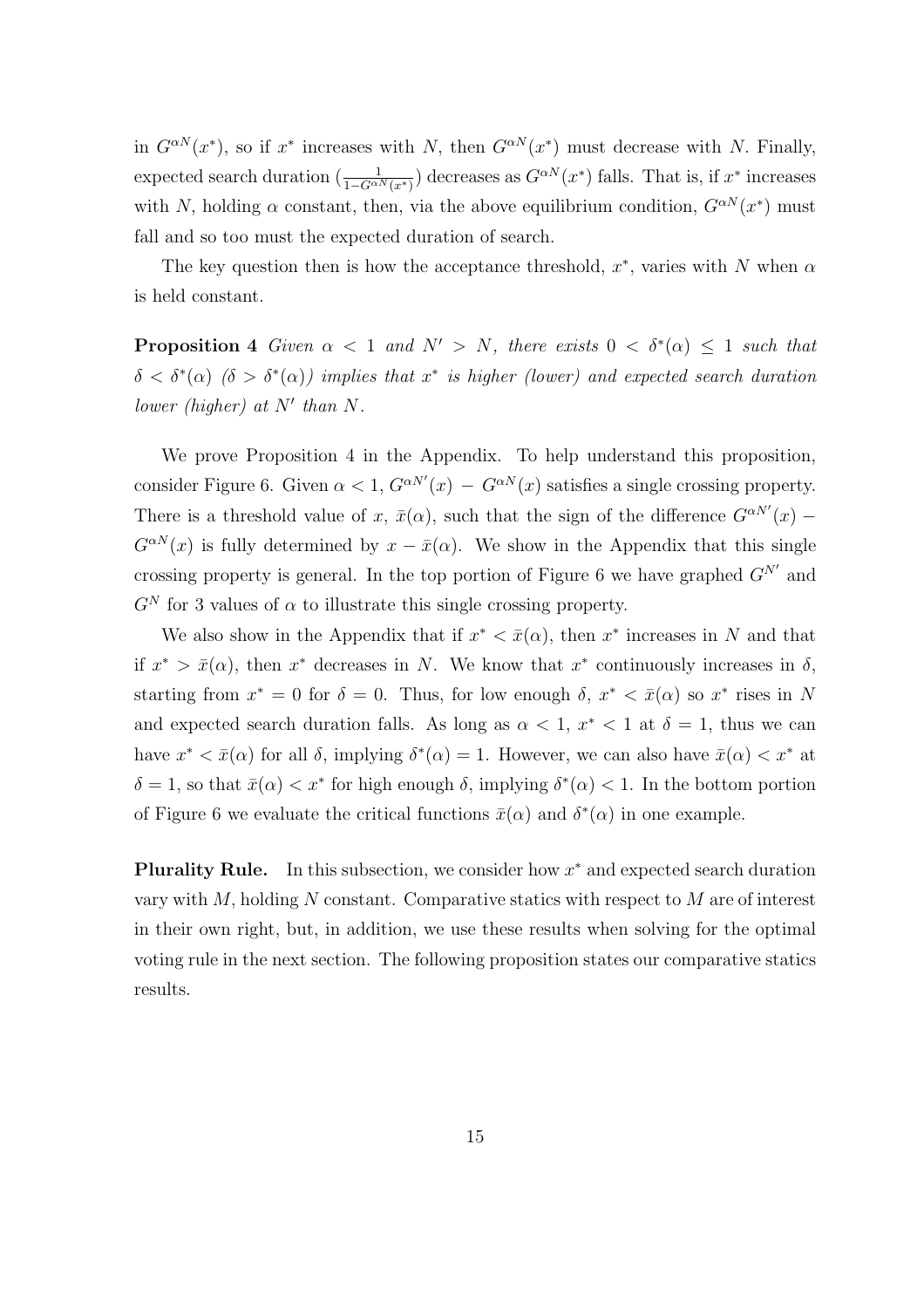

Figure 6: We have graphed  $G^{\alpha N}(x)$  for  $N = 4$  (solid line) and  $N = 8$  (dashed line), with  $\alpha$  increasing from left to right, specifically:  $\alpha \in \{1/4, 1/2, 3/4\}$ .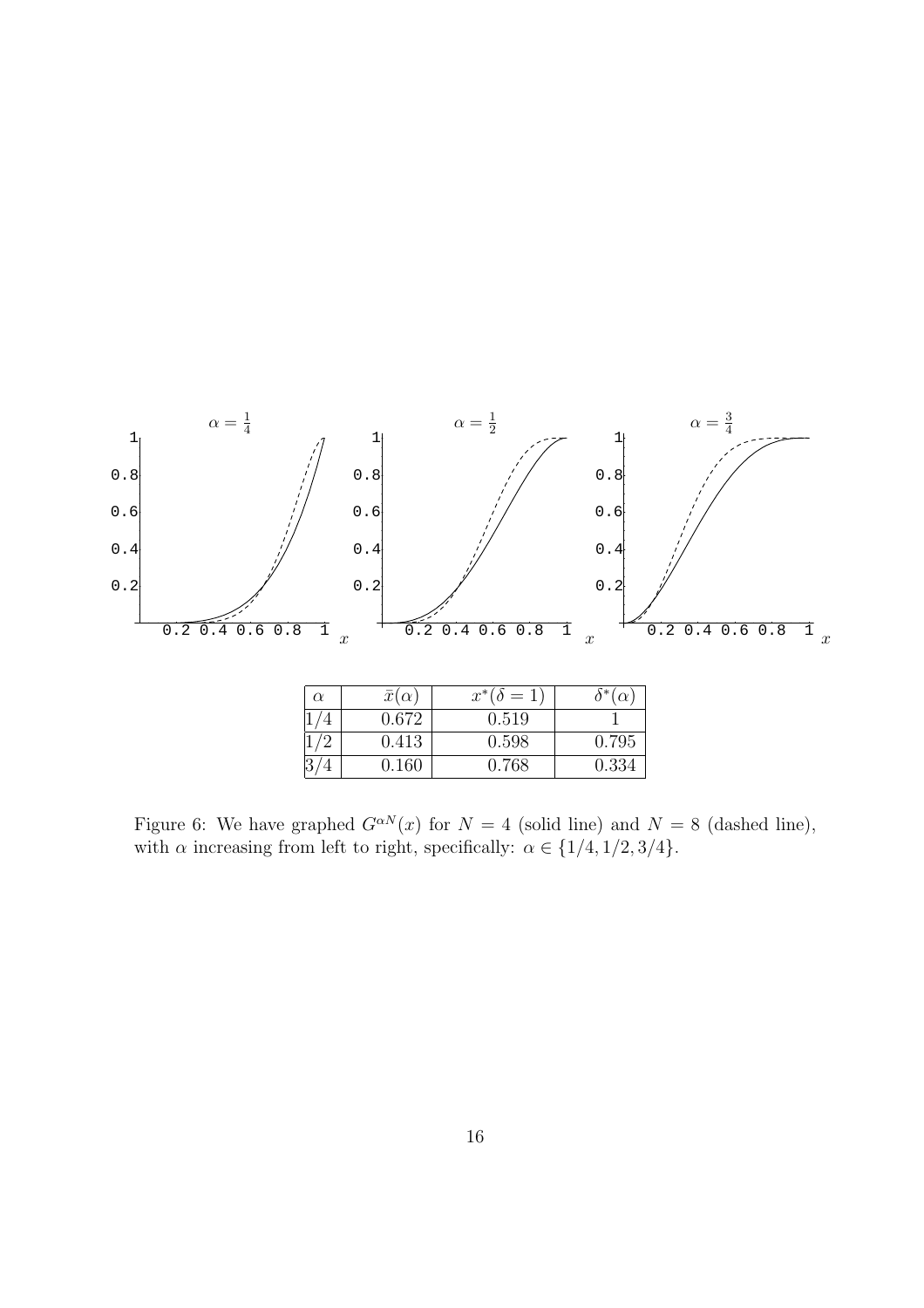**Proposition 5** There exists a  $k \in (0, N]$  such that:

- For all  $M < k$ ,  $x^*$  is increasing in M, while for all  $M > k$ ,  $x^*$  is decreasing in M.
- For all  $M < k$ , expected search duration rises in M.

Proof of Part 1: Given in the Appendix.

*Proof of Part 2.* Expected search duration is given by  $\frac{1}{1-\alpha}$  $1 - G^{M}(x^{*})$ . When M increases, there are two effects on expected search duration. The first is a direct effect - increasing M decreases 1 –  $G^M(x^*)$ . The second is an indirect effect: 1 –  $G^M(x^*)$ is inversely related to  $x^*$ . When  $M < k$ , these effects reinforce each other so that increasing M causes an increase in expected search duration. When  $M > k$  these effects work at cross purposes so the effect of an increase in  $M$  on expected search duration is ambiguous.

# 5 Mechanism Design: Optimal Plurality Rule

In this section, we consider setting the plurality rule  $M$  to maximize average expected welfare. Since  $\Psi(x^*; \cdot)$  is a committee member's expected discounted equilibrium payoff just prior to any draw, and since  $x^* = \delta \Psi(x^*; \cdot)$  in equilibrium, we can simply recast this as choosing  $M$  to maximize  $x^*$ . We show that the welfare-maximizing choice of M increases with  $\delta$  and that unanimity is optimal for high enough (but bounded)  $\delta$ .

**Proposition 6** The welfare-maximizing plurality rule,  $M^*$ , weakly increases in  $\delta$ , and there exists a threshold  $\delta^* < 1$  such that  $M^* = N$  for all  $\delta > \delta^*$ .

Proof: Given in the Appendix.

We can gain some intuition for this result by again considering an externality interpretation. Assume  $N = 2$ . Then when  $M = 1$  there is only one type of externality: one member may choose to stop when the other would prefer to continue. If instead  $M = 2$ , there is again only one type of externality: one member may choose to continue when the other would prefer to stop. When  $N > 2$ , the same externalities are present. As M increases (with fixed  $N$ ), the first externality becomes less important and the second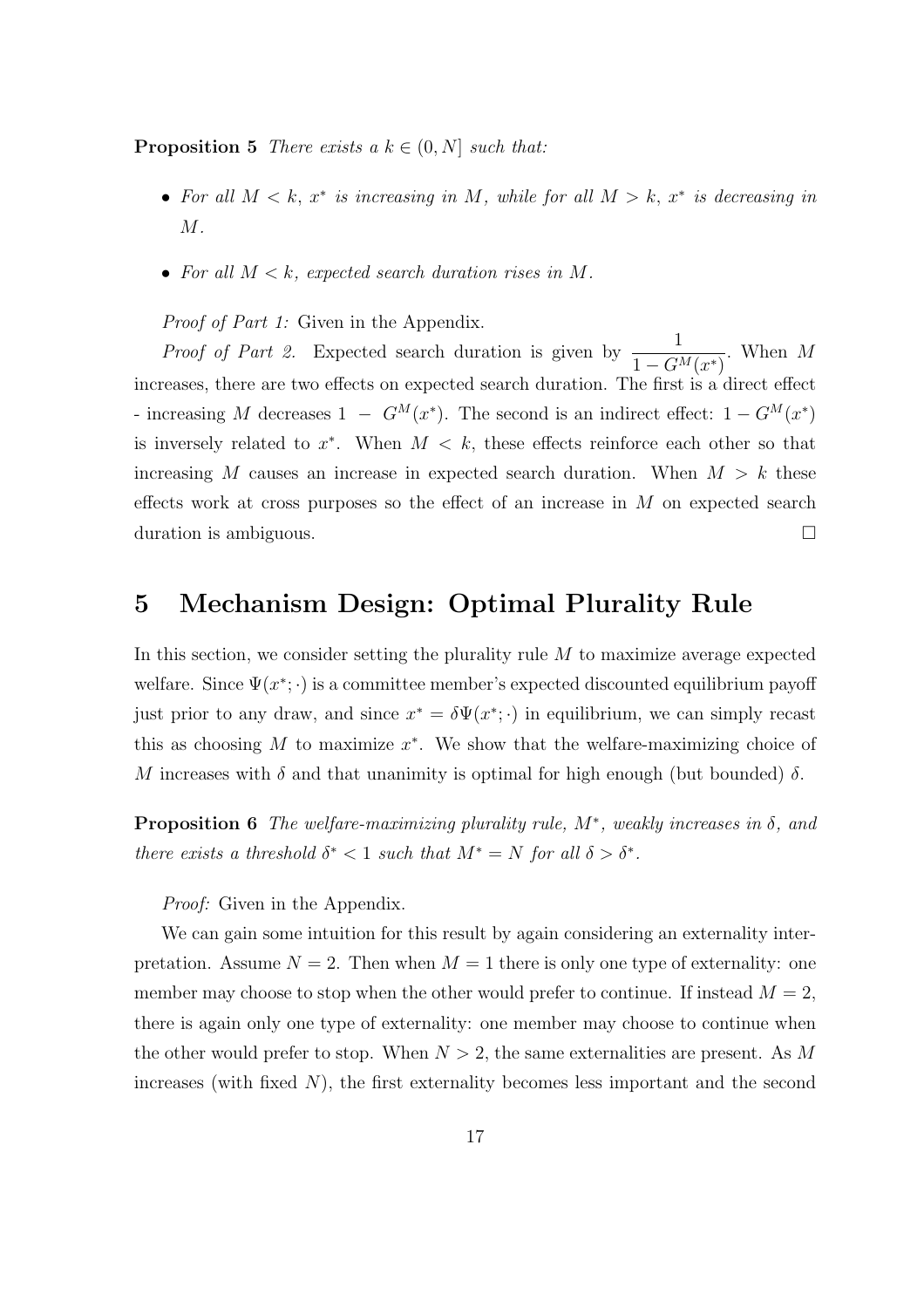more important. The relative cost of these externalities changes with  $\delta$ . Specifically, the higher is  $\delta$ , the higher is the cost of the first externality (being forced to stop on a low draw) and the lower is the cost of the second externality (being forced to continue on a high draw). Thus, a higher value of  $\delta$  leads to a higher optimal M.

We can compare our welfare maximizing results to the extensive literature on voting with common values and private information, which began with Condorcet (1785). To fix ideas, assume there are two choices,  $\{c_1, c_2\}$ , and two states of the world,  $\{\omega_1, \omega_2\}$ . Everyone agrees that choice  $c_i$  is optimal in state  $\omega_i$ , but everyone has private information about the state of the world (think of a jury that would like to convict iff the defendant is guilty). In this context Condorcet argued that for a "large population" (formally as  $N \to \infty$ ), majority rule will yield the correct choice with probability 1 (the Condorcet Jury Theorem), although he assumed sincere voting. Austen-Smith and Banks (1996) proved the Condorcet Jury Theorem for strategic voting, i.e., assuming that pivotal voters correctly process the information contained in being pivotal. Feddersen and Pesendorfer (1998) showed that unanimity is the uniquely suboptimal rule. That is, requiring any fraction of the votes to agree will result in the correct action with probability arbitrarily close to 1 for high enough  $N$ , while if unanimity is required, the probability of a correct choice does not converge to 1.

Clearly, we have a very different model, one with private values and search externalities, while in the information aggregation literature, values are common and suboptimal decisions result from information externalities. Thus, we do not want to push the comparison too far. To the extent that the information aggregation literature's main message has been that requiring unanimity is (uniquely) suboptimal, we offer a contrasting message; namely, with search externalities, unanimity can be optimal.

# 6 Conclusion

In this paper, we analyze a new type of search problem, search by committee in which the decision to stop or to continue searching is made by a group of agents. First, we show that the problem is well posed in that a symmetric stationary equilibrium exists and is unique given a log concavity assumption on the distribution of payoffs. We then show that agents in a committee are less picky than they would be were they searching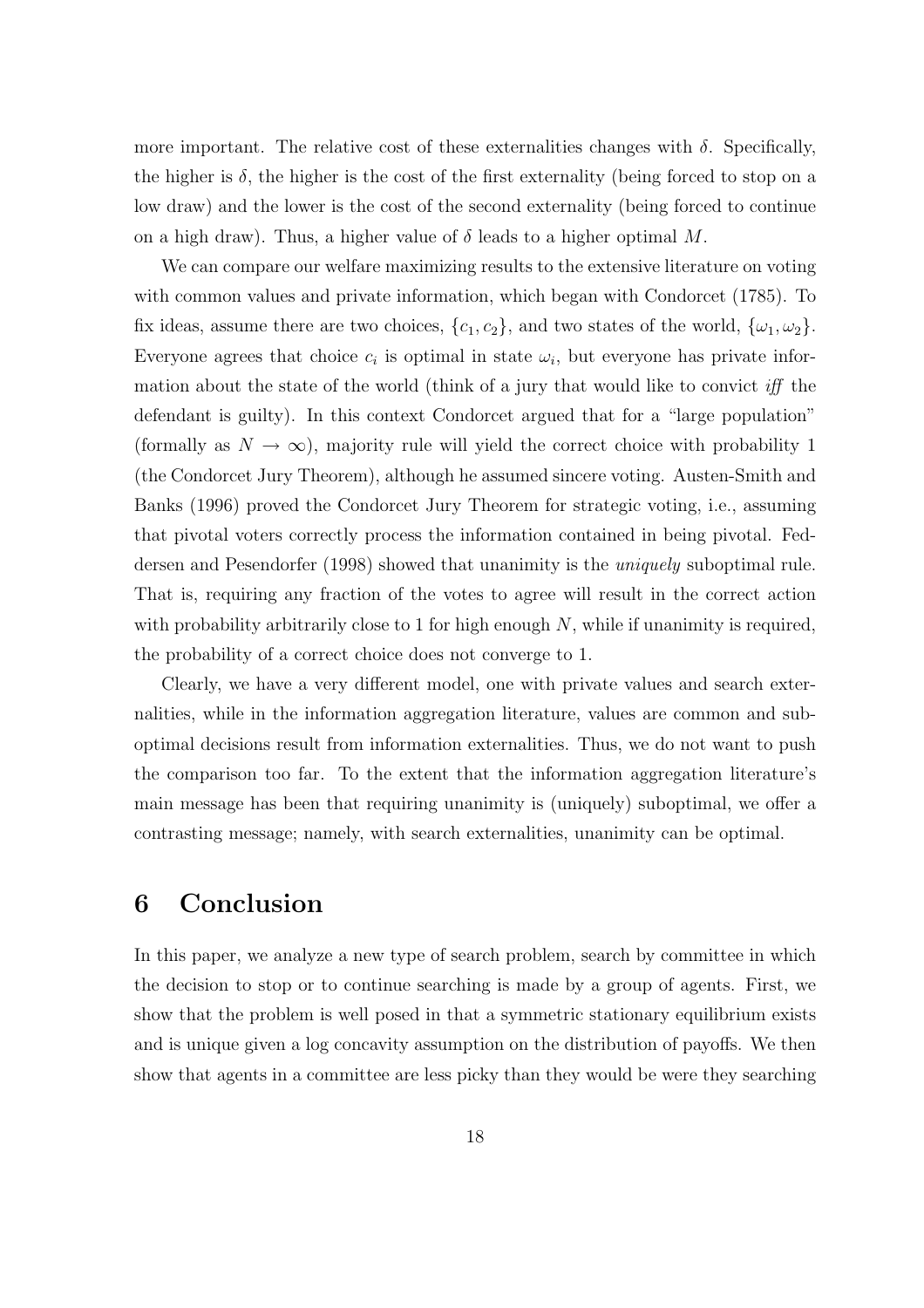on their own; that is, they set a lower acceptance threshold. This does not necessarily imply a lower expected search duration. We find that the expected search duration of a committee versus that of a single agent varies with the discount rate in a nonmonotonic way. We also show that committee members are more conservative than a single-agent searcher in the sense that a mean preserving spread in the distribution of returns may make them worse off.

In addition to comparing committee search with single-agent search, we also provide comparative statics results for the search-by-committee problem. We examine the effects of varying both committee size and the plurality rule. Finally, we consider the mechanism design problem of finding the optimal plurality rule. We find that the welfare-maximizing M increases with the discount rate and that unanimity is optimal for sufficiently high (but bounded) discount rates.

Since ours is the first analysis of the search-by-committee problem, we use a framework that is as close as possible in structure to the canonical single-agent sequential search problem. Of course, that canonical problem has been extended in many directions in the single-agent case. One could do the same in the search-by-committee problem. We have also chosen to model the strategic interaction among committee members in the simplest possible way. Again, this aspect of our model could also be extended. We leave these extensions for later research since our aim here is to introduce and analyze the search-by-committee model in its most basic form.

# A Appendix

### A.1 Proof of Lemma 1

We want to prove that

$$
\Omega(z) = E[X|Y^M \ge z] = (1 - (1 - \alpha)F(z))\mu_h(z) + (1 - \alpha)F(z)\mu_{\ell}(z)
$$

and that  $\Omega'(z) \leq 1$ . Recall that

$$
\mu_h(z) \equiv E[X|X \geq z]
$$
 and  $\mu_{\ell}(z) \equiv E[X|X < z]$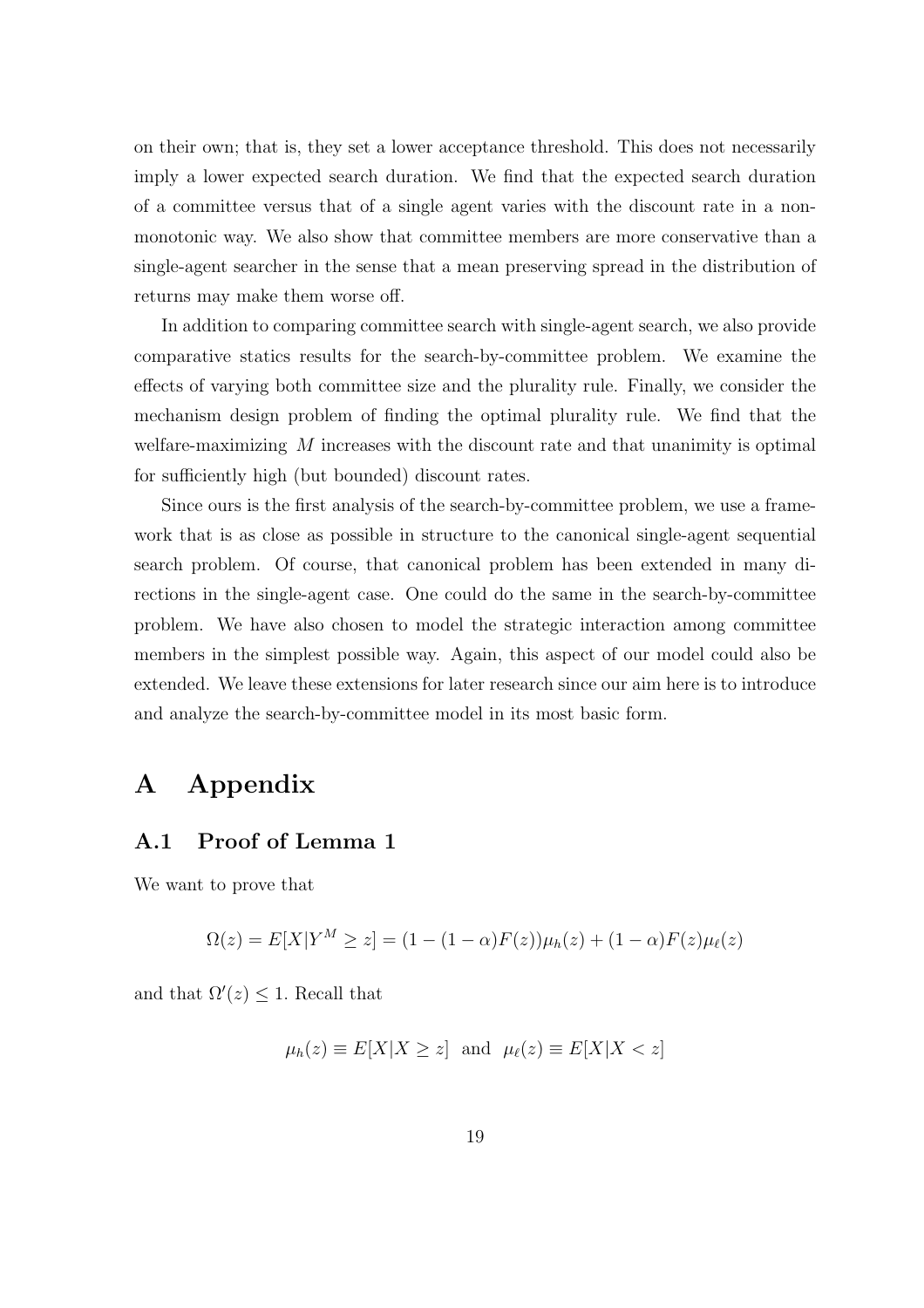and that our log concavity assumptions imply  $\mu'_h(z) \leq 1$  and  $\mu'_\ell(z) \leq 1$ .

Suppose at least M committee members vote to stop, i.e.,  $Y^M \geq z$ . The probability that *i* additional committee members  $(i = 0, ..., N - M)$  also draw values of z or more is  $\overline{a}$  $\mathbf{r}$ 

$$
\binom{N-M}{i}(1-F(z))^i F(z)^{N-M-i}
$$

.

Given  $i$ , the expected payoff to a randomly selected committee member is a weighted average of  $\mu_h(z)$  and  $\mu_\ell(z)$ , specifically,

$$
\frac{M+i}{N}\mu_h(z)+\frac{N-M-i}{N}\mu_{\ell}(z).
$$

We can thus write  $\Omega(z) = E[X|Y^M \geq z]$  as:

$$
\Omega(z) = \sum_{i=0}^{N-M} {N-M \choose i} (1 - F(z))^i F(z)^{N-M-i} \left[ \frac{M+i}{N} \mu_h(z) + \frac{N-M-i}{N} \mu_{\ell}(z) \right]
$$
  
\n
$$
= \frac{M}{N} \mu_h(z) + \frac{N-M}{N} \mu_{\ell}(z) + (\mu_h(z) - \mu_{\ell}(z)) \sum_{i=0}^{N-M} {(\frac{i}{N}) \binom{N-M}{i}} (1 - F(z))^i F(z)^{N-M-i}
$$
  
\n
$$
= \frac{M}{N} \mu_h(z) + \frac{N-M}{N} \mu_{\ell}(z) + (\mu_h(z) - \mu_{\ell}(z)) \frac{N-M}{N} (1 - F(z))
$$
  
\n
$$
= (1 - (1 - \alpha)F(z)) \mu_h(z) + (1 - \alpha)F(z) \mu_{\ell}(z),
$$

which establishes the form of  $\Omega(z)$ .

Next, differentiating with respect to  $z$  gives:

$$
\Omega'(z) = (1 - (1 - \alpha)F(z))\mu'_h(z) + (1 - \alpha)F(z)\mu'_\ell(z) - (1 - \alpha)f(z)[\mu_h(z) - \mu_\ell(z)]
$$
  
 
$$
\leq (1 - (1 - \alpha)F(z))\mu'_h(z) + (1 - \alpha)F(z)\mu'_\ell(z) \leq 1,
$$

where the last is a weighted average of  $\mu'_h(z)$  and  $\mu'_\ell(z)$ . The result then follows from our log concavity assumptions.

## A.2 Proof of Proposition 1

EXISTENCE: We establish existence with a very simple argument, namely,  $\Psi(z; \cdot)$  is continuous in z,  $\delta \Psi(0; \cdot) = \delta$ R  $xf(x)dx > 0$ , and  $\delta\Psi(1;\cdot) = 0$ .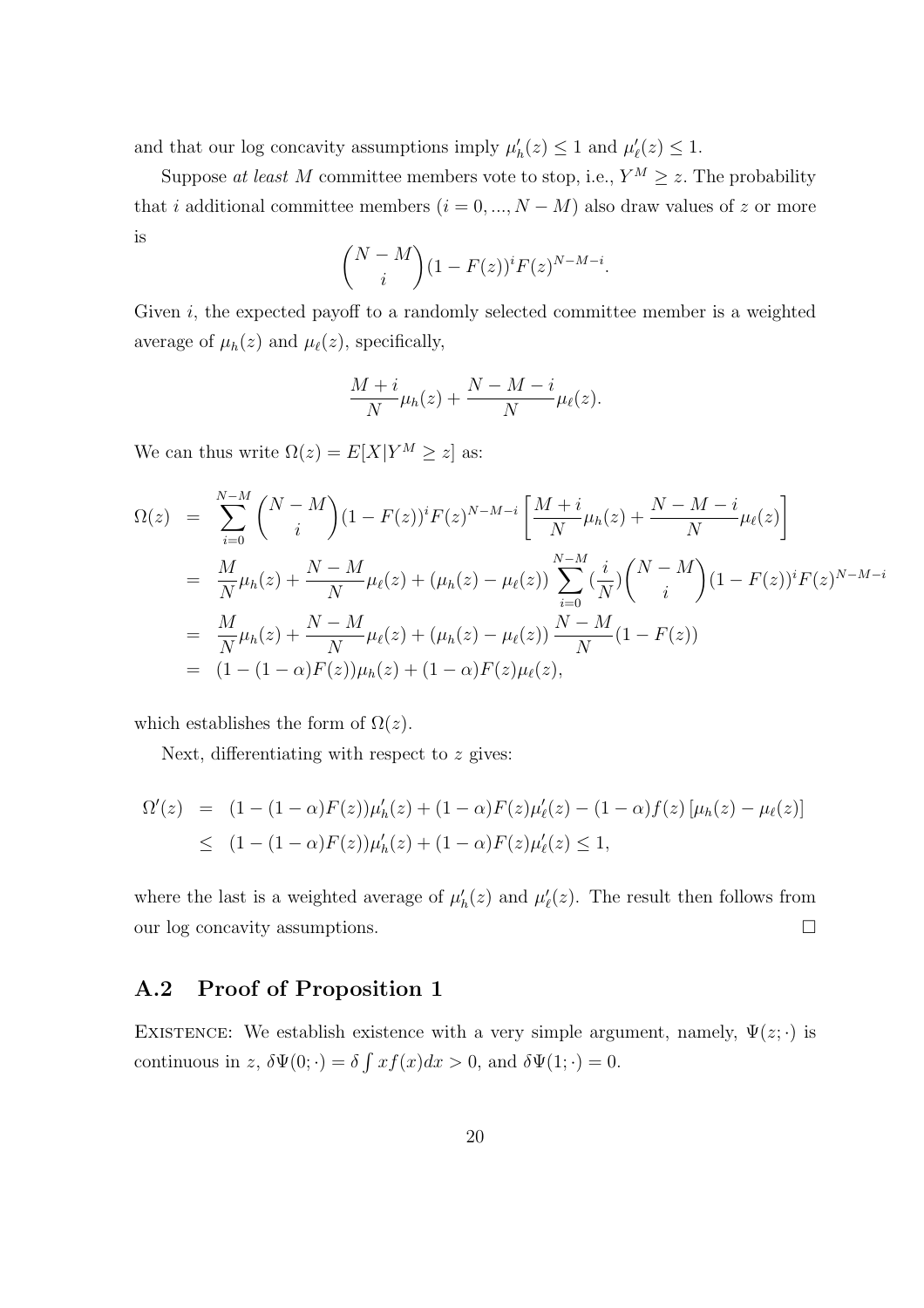SINGLE CROSSING  $\Rightarrow$  UNIQUENESS: Note that given  $\delta\Psi(0, \cdot) > 0$  and  $\Psi(z, \cdot)$  continuous in z, if there are multiple equilibria, it must be that  $\delta \Psi_z(x^*,\cdot) \geq 1$  for at least one of them. We can thus prove uniqueness by showing  $\delta \Psi_z(x^*, \cdot) < 1$  for any  $x^*$  that satisfies our equilibrium condition  $x^* = \delta \Psi(x^*; \cdot)$ . Instead we establish the stronger condition that  $\delta \Psi_z(z; \cdot) < 1$  for all z. Note that if  $\Psi_z(z; \cdot) \leq 0$  we are done, so henceforth we assume  $\Psi_z(z; \cdot) > 0$ .

To do this, we first show that  $\Psi_z(z; \cdot) > 0$  implies that  $\delta \Psi_z(z; M, N, \delta)$  is nondecreasing in  $\delta$ , so that we can then establish our claim by showing  $\Psi_z(z; M, N, 1) \leq 1$ . To see that  $\delta \Psi_z(z; M, N, \delta)$  is nondecreasing in  $\delta$ , we need to differentiate it with respect to  $\delta$ . First, using equation (1) we find:

$$
\frac{\partial (\delta \Psi(z;M,N,\delta))}{\partial \delta} = \frac{\Psi(z;M,N,\delta)}{1 - \delta G^M(z)},
$$

so that

$$
\frac{\partial^2(\delta\Psi(z;M,N,\delta))}{\partial\delta\partial z} = \frac{\Psi_z(z;M,N,\delta)}{1-\delta G^M(z)} + \frac{\delta\Psi(z;M,N,\delta)g^M(z)}{(1-\delta G^M(z))^2}.
$$

The second term is positive, and  $\Psi_z > 0$  implies that the first term is positive: together  $\Psi_{z\delta} \geq 0$ . Thus,  $\Psi_z(z; M, N, 1) \leq 1$  yields  $\delta \Psi_z(z; M, N, \delta) \leq 1$  for all  $\delta$ . Direct computation yields  $\Psi_z(z; M, N, 1) = \Omega'(z) \leq 1$ , where the final inequality was established in Lemma 1.  $\Box$ 

### A.3 Proof of Proposition 2

Let  $x^*$  be the common equilibrium acceptance threshold for the  $N$  committee members. Let  $\tilde{x}$  be the optimal acceptance threshold for the single-searcher. The single-searcher can achieve at least as high an expected payoff as a committee member by setting threshold  $x^*$  now and committing to the following strategy in the future: generate  $N-1$  standard uniform random variables; stop whenever M of these exceed  $1-F(x^*)$ ; continue if fewer than  $M-1$  exceed  $1-F(x^*)$ ; and employ threshold  $x^*$  otherwise. The single-searcher, however, can do better. For example, suppose the single-searcher draws  $x < x^*$  and that M of the  $N-1$  draws exceed  $x^*$ . The single-searcher can then increase his or her expected payoff by continuing. The expected payoff for a single-searcher thus exceeds the expected payoff for a committee member; equivalently,  $\tilde{x} > x^*$ . That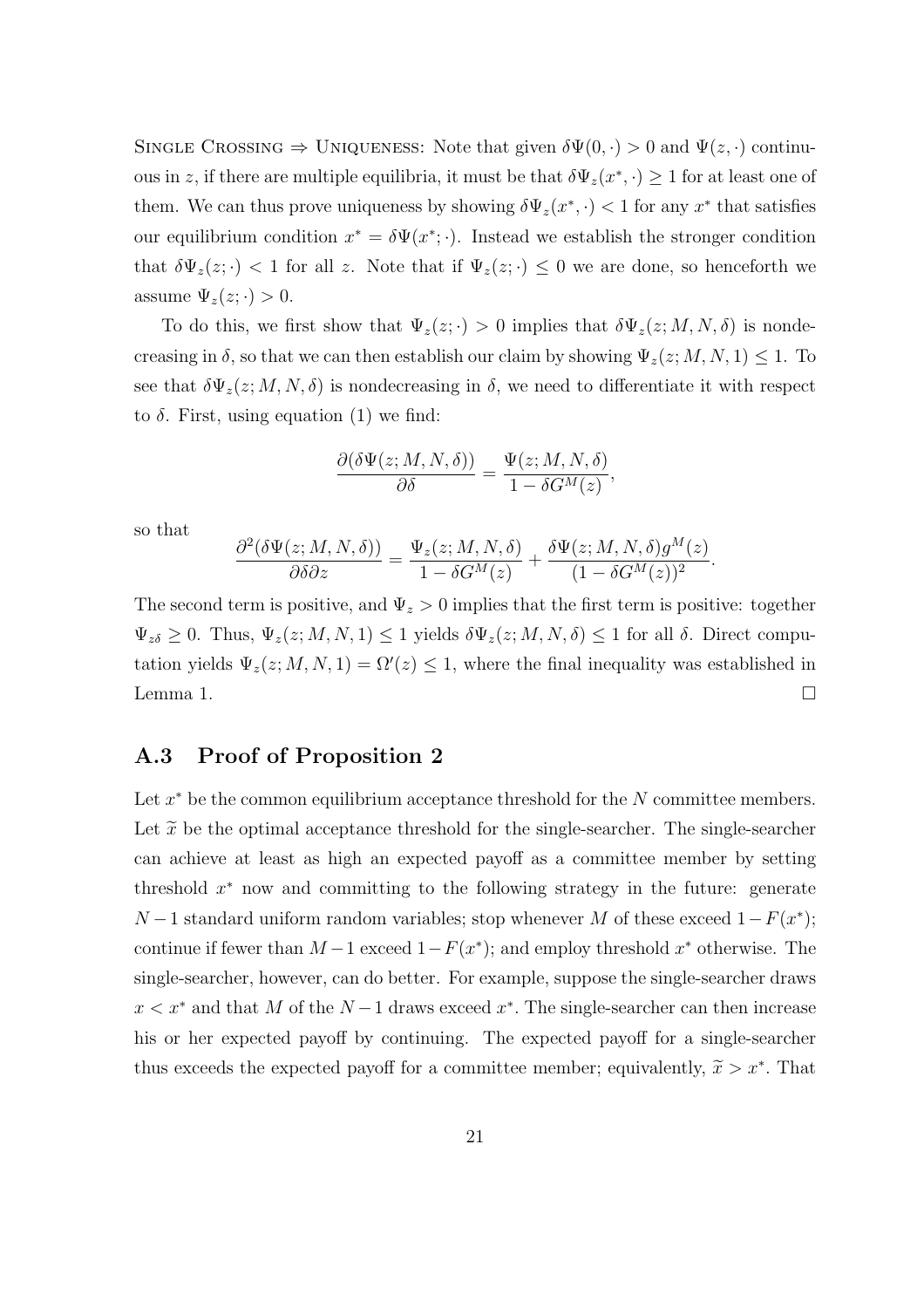is, committee members are less picky than a single-searcher.  $\Box$ 

### A.4 Proof of Proposition 3

Let  $x^*(\delta)$  be the threshold for a committee and  $\tilde{x}(\delta)$  the threshold for a single agent searching from the same F and given the same  $\delta$ . The committee has a lower expected search duration if  $G^M(x^*(\delta)) < F(\tilde{x}(\delta)).$ 

First, we establish that when  $M = 1$ , expected search duration is shorter for the committee than for the single-searcher for all  $\delta$ . Clearly,  $G^1(x) < F(x) \,\forall x \in (0,1)$ . Since  $G^1$  and F are strictly increasing functions and  $x^*(\delta) < \tilde{x}(\delta)$   $\forall \delta \in (0,1)$  by Proposition 2,  $G^1(x^*(\delta)) < F(\tilde{x}(\delta))$ , i.e., the committee has a shorter expected search duration.

Next, we establish the result for  $M \in \{2, \ldots, N-1\}$ .

Claim 3 For each  $M \in \{2, ..., N-1\}$ , there exists an  $\bar{x} \in (0,1)$  such that  $G^M(x)$  $F(x)$  for all  $x < \bar{x}$ .

PROOF OF CLAIM 3: Note first that  $F(0) = G^{M}(0) = 0$ ,  $F(1) = G^{M}(1) = 1$ , and  $F(x)$  and  $G^{M}(x)$  are continuous. To prove our result, it then suffices to show that  $f(0) > g<sup>M</sup>(0)$  and  $f(1) > g<sup>M</sup>(1)$ . To do this, it is convenient to use the relationship between the binomial and beta cdfs (see, e.g., Casella and Berger 2002, p. 82), namely:

$$
G^{M}(x) = \sum_{j=0}^{M-1} {N \choose j} (1 - F(x))^{j} F(x)^{N-j}
$$
  
= 
$$
\frac{N!}{(N-M)!(M-1)!} \int_{0}^{F(x)} t^{N-M} (1-t)^{M-1} dt.
$$

We then have:

$$
g^{M}(x) = f(x) \frac{N!}{(N-M)!(M-1)!} F(x)^{N-M} (1 - F(x))^{M-1}.
$$

That is,  $g^{M}(0) = g^{M}(1) = 0$  for each  $M \in \{2, ..., N-1\}$ . Since  $f(0)$  and  $f(1)$  are both positive, we have shown that there exists an  $\bar{x} \in (0,1)$  such that  $G^M(x) < F(x)$  for all  $x < \bar{x}$ .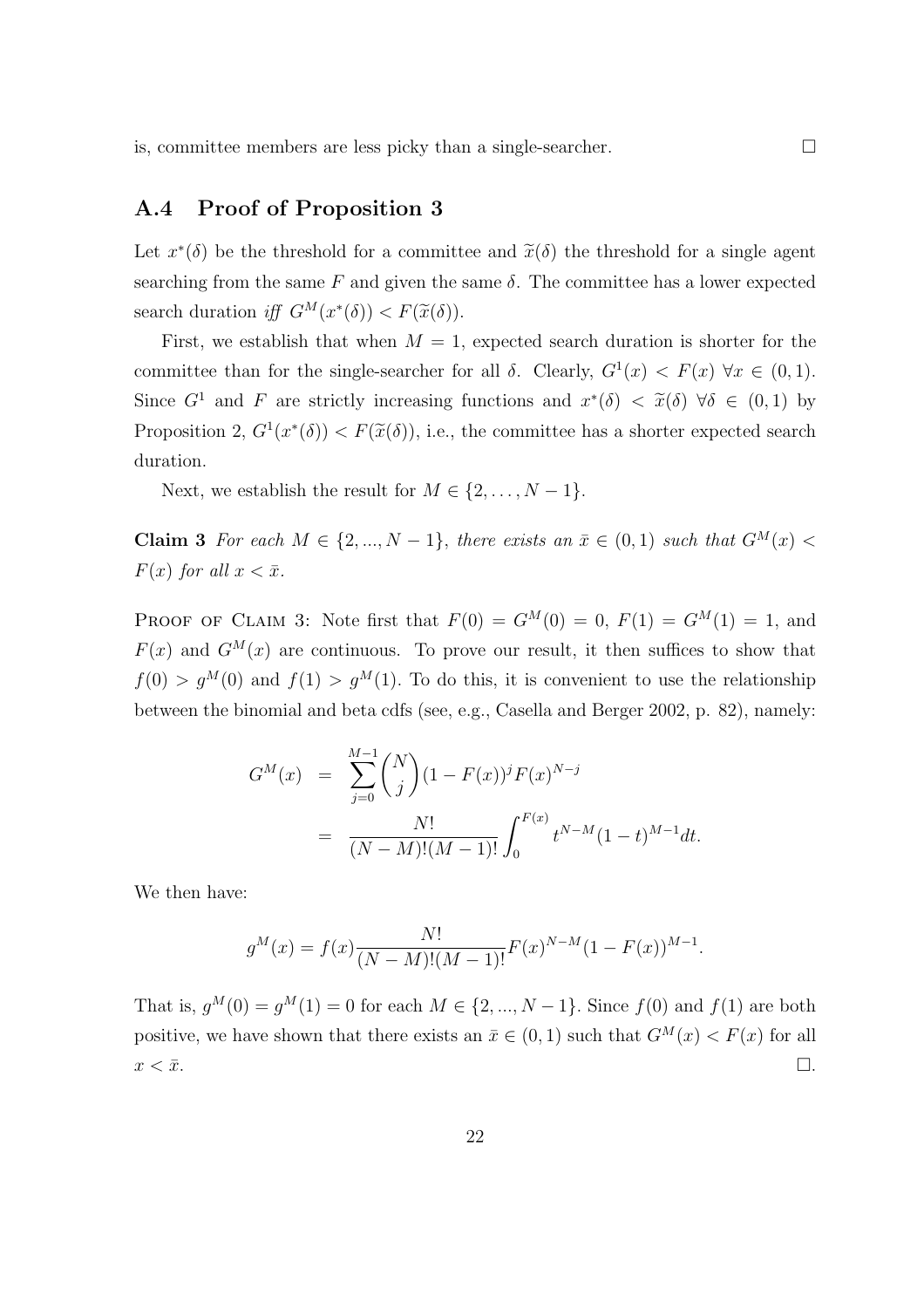Next, fix  $M \in \{2,...N-1\}$ . Let  $\bar{x}$  be the threshold value defined by Claim 3. Since  $\tilde{x}(\delta)$  is strictly increasing in  $\delta$ ,  $\tilde{x}(0) = 0$ , and  $\lim_{\delta \to 1} \tilde{x}(\delta) = 1$ , we can define  $\delta_L(\bar{x})$  by  $\tilde{x}(\delta_L(\bar{x})) = \bar{x}$ . That is,  $\delta_L(\bar{x})$  is the discount rate that leads the single agent to choose an acceptance threshold of  $\bar{x}$ . Since we have just shown that  $G^M(x) < F(x)$  for all  $x < \bar{x}$ , it follows from Proposition 2 that  $x^*(\delta) < \tilde{x}(\delta) \leq \bar{x}$  for all  $\delta \leq \delta_L(\bar{x})$ . Finally,  $G^{M}(x)$  and  $F(x)$  increasing establishes that  $G^{M}(x^{*}(\delta)) < F(\tilde{x}(\delta))$  for all  $\delta < \delta_{L}(\bar{x})$ .

The final step is to establish that there exists a  $\delta_H$  < 1 such that  $G^M(x^*(\delta))$  <  $F(\tilde{x}(\delta))$  for all  $\delta > \delta_H$ . To see this, note that when  $M < N$ , even if every committee member were to set a threshold of  $x = 1$ , the expected draw conditional on stopping would be strictly less than 1. Thus,  $x^*(\delta) < 1$ , for all  $\delta$ , which implies that  $G^{M}(x^{*}(\delta))$  < 1 for all  $\delta$ . However, for the single-searcher,  $\lim_{\delta \to 1} \tilde{x}(\delta) = 1$ , which implies  $\lim_{\delta \to 1} F(\tilde{x}(\delta)) = 1$ . Since both  $G^M(x^*(\delta))$  and  $F(\tilde{x}(\delta))$  are continuous in  $\delta$ , there exists a  $\delta_H < 1$  such that  $G^M(x^*(\delta)) < F(\tilde{x}(\delta))$  for all  $\delta > \delta_H$ .

### A.5 Proof of Proposition 4

The proof of Proposition 4 consists of 3 steps.

Claim 4 Fix  $N' > N$ . For fixed  $\alpha < 1$  there exists a cutoff  $\bar{x}(\alpha) > 0$  such that  $G^{\alpha N'}(x) - G^{\alpha N}(x)$  satisfies a single crossing property: negative for all  $x < \bar{x}(\alpha)$  and positive for all  $x > \bar{x}(\alpha)$ .

Claim 5 For fixed  $\alpha$ , consider the effect on  $x^*$  of an increase in committee size from N to N'. If the effect is to increase  $x^*$ , then expected search duration falls. If the effect is to decrease  $x^*$ , then expected search duration increases.

Claim 6 If  $x^* < \bar{x}(\alpha)$   $(x^* > \bar{x}(\alpha))$  then  $x^*$  increases (decreases) in committee size, holding  $\alpha$  constant, and thus expected search duration falls (rises).

The proof follows from the above steps and the fact that  $x^*$  is increasing in  $\delta$ . That  $\delta^*(\alpha) > 0$  follows from  $x^* = 0$  when  $\delta = 0$ . The weak inequality  $\delta^*(\alpha) \leq 1$  follows from the fact that  $x^* < 1$  even when  $\delta = 1$ , so long as  $\alpha < 1$ .

We now prove each of the above claims.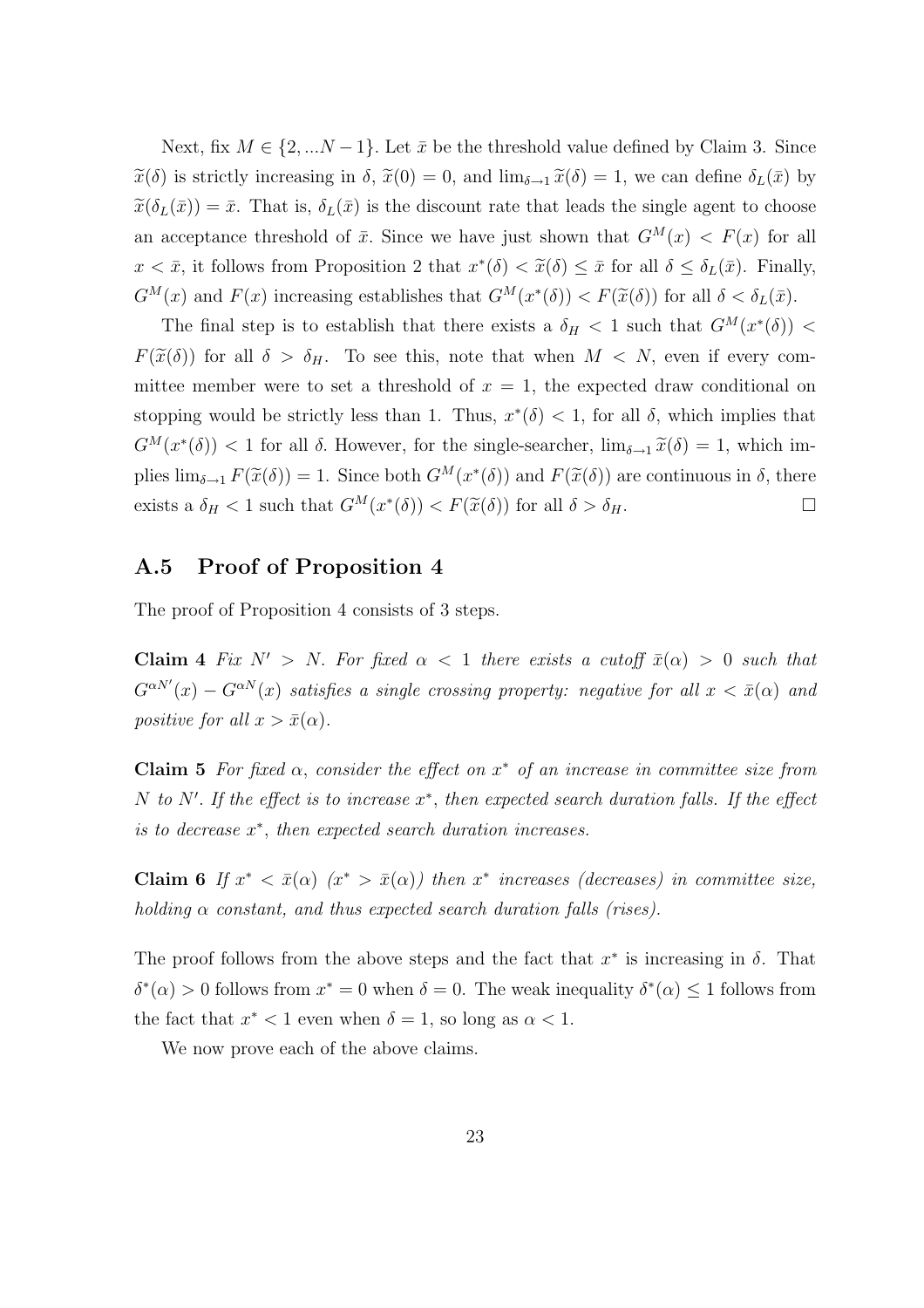PROOF OF CLAIM 4: Consider  $g^{\alpha N'}(x)/g^{\alpha N}(x)$ . Using the expression for  $g^M(x)$  developed in the proof of Proposition 3 and letting  $u = F(x)$ , this ratio is proportional to

$$
h(u) = \frac{u^{(1-\alpha)N'}(1-u)^{\alpha N'-1}}{u^{(1-\alpha)N}(1-u)^{\alpha N-1}} = \left[u^{1-\alpha}(1-u)^{\alpha}\right]^{N'-N}.
$$

Note that  $\lim_{u\to 0} h(u) = \lim_{u\to 1} h(u) = 0$ . Since u is continuous and monotonically increasing in x,  $G^{\alpha N'}(x) < G^{\alpha N}(x)$  for x sufficiently close to zero, while  $G^{\alpha N'}(x) > G^{\alpha N}(x)$  for x sufficiently close to one. Thus, by continuity,  $G^{\alpha N'}(x) = G^{\alpha N}(x)$  for at least one  $x \in (0, 1)$ . The fact that there is only one such crossing point follows from noting that  $h(u)$  is continuous and unimodal on [0, 1]. By the endpoint conditions, if  $G^{\alpha N'}(x)$  and  $G^{\alpha N}(x)$  cross more than once in  $(0, 1)$ , they must cross at least 3 times. Call these three crossing points  $0 < u_1 < u_2 < u_3 < 1$ . Again, by the endpoint conditions, we must have  $h(u_1) > 1$ ,  $h(u_2) < 1$ , and  $h(u_3) > 1$ . This, however, contradicts the fact that  $h(u)$  is continuous and unimodal.

**PROOF OF CLAIM 5: Expected search duration equals**  $\frac{1}{1-\alpha}$  $1 - G^{\alpha N}(x^*)$ , so to establish the effect of a change in  $x^*$  brought about by a change in committee size holding  $\alpha$ constant on expected search duration, we need to establish the effect of such a change on  $G^{\alpha N}(x^*)$ . From Lemma 1, note that  $\Omega(x)$  only depends on N through  $\alpha$ ; that is, holding  $\alpha$  constant,  $\Omega(x)$  does not depend on committee size. We take advantage of this fact by rewriting our equilibrium condition as:

$$
k(x^*) \equiv \frac{x}{\Omega(x)} = \frac{\delta(1 - G^{\alpha N}(x^*))}{1 - \delta G^{\alpha N}(x^*)}.
$$

We claim that  $k'(x^*) > 0$  and that this implies the desired result. To see the latter, note that the right-hand side is decreasing in  $G^{\alpha N}(x^*)$ . Thus if  $k'(x^*) > 0$ , then  $G^{\alpha N}(x^*)$ moves in the opposite direction of  $x^*$ . The implication then follows from expected search duration monotonically increasing in  $G^{\alpha N}(x^*)$ .

To see that  $k'(x^*) > 0$ , differentiate to get:

$$
k'(x) = \frac{\Omega(x) - x\Omega'(x)}{\Omega(x)^2}.
$$

Thus,

$$
k'(x) > 0 \quad \Leftrightarrow \quad \Omega(x) > x\Omega'(x).
$$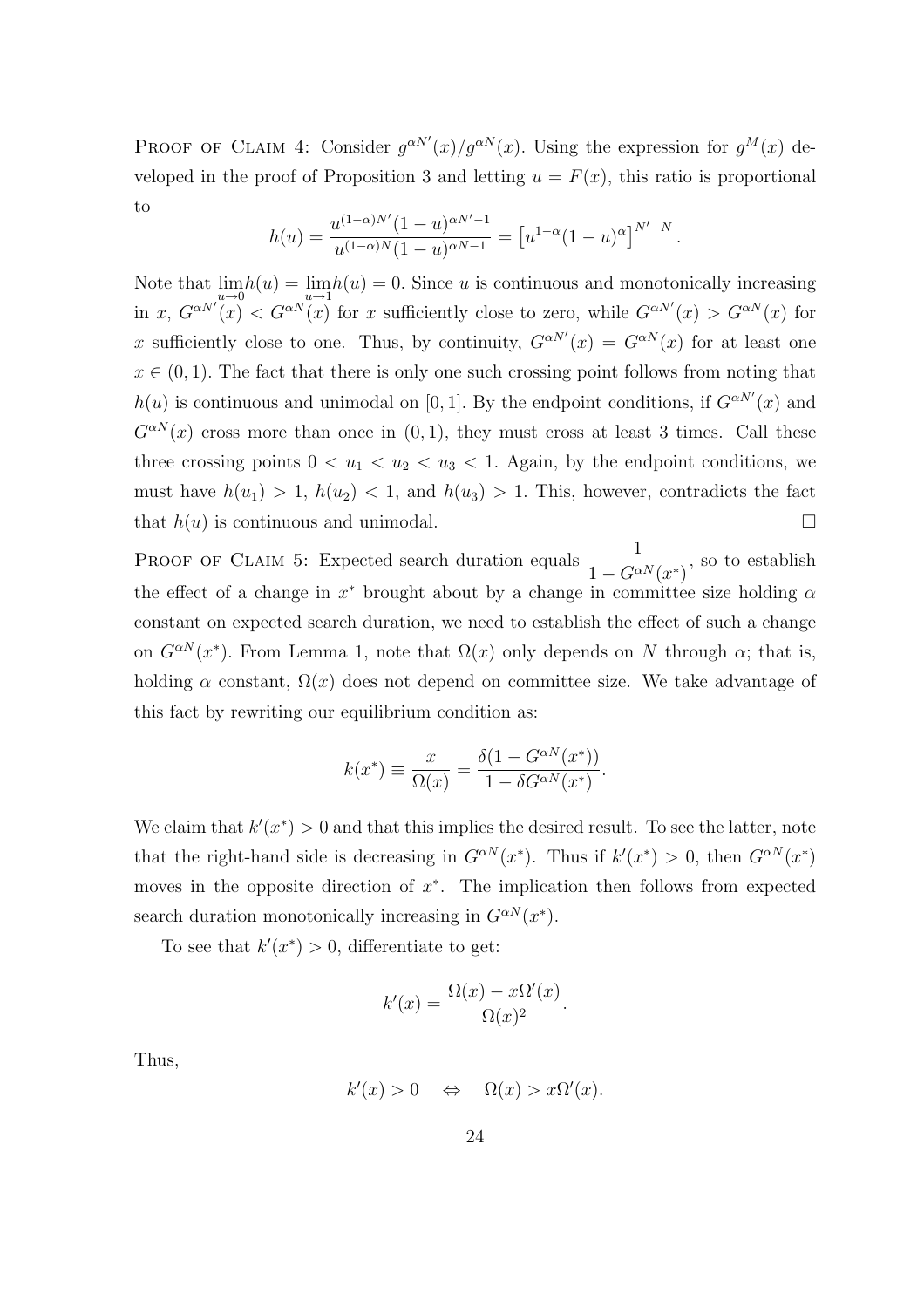By Lemma 1,  $\Omega'(x) \leq 1$ , so that,  $k'(x^*) > 0$  follows if  $x^* < \Omega(x^*)$ . This latter is implied by  $\delta(1 - G^{\alpha N}(x^*))/(1 - \delta G^{\alpha N}(x^*)) < 1$ .

PROOF OF CLAIM 6: We have:

$$
x^* = \frac{\delta(1 - G^{\alpha N}(x^*))\Omega(x^*)}{1 - \delta G^{\alpha N}(x^*)}.
$$

Lemma 1 establishes that  $\Omega(x)$  is constant in N ( $\alpha$  held constant). Claim 4 establishes that for all  $x < \bar{x}(\alpha)$ ,  $G^{\alpha N}(x)$  is decreasing in N and for all  $x > \bar{x}(\alpha)$ ,  $G^{\alpha N}(x)$  is increasing in N. Thus, if  $x^* < \bar{x}(\alpha)$   $(x^* > \bar{x}(\alpha))$  then  $x^*$  increases (decreases) in N. The result for expected search duration then follows from Claim 5.  $\Box$ 

#### A.6 Proof of Part 1 of Proposition 5

Our equilibrium conditions can be written as a system of two equations in two unknowns:

$$
\Psi(x; M, \cdot) = G^{M}(x)\delta\Psi(x; M, \cdot) + (1 - G^{M}(x))\Omega(x)
$$
\n
$$
x = \delta\Psi(x; M, \cdot) \tag{3}
$$

Let  $(\Psi^*(x^*; M, \cdot), x^*)$  be the solution to this system.

Claim 7 Given our log concavity assumptions, the solution to the system of equations

$$
\begin{array}{rcl}\n\phi(x;M,\cdot) & = & G^M(x)x + (1 - G^M(x))\Omega(x) \\
x & = & \delta\phi(x;M,\cdot)\n\end{array} \tag{4}
$$

is equivalent to that of system (3) in the sense that  $(\phi^*(x^*; M, \cdot), x^*)$  solves system (4) iff  $(\Psi^*(x^*; M, \cdot), x^*)$  solves system (3).

PROOF OF CLAIM 7: Our equilibrium (the solution to system  $(3)$ ) is unique. The solution to system (3) also solves system (4). To show equivalence, we thus only need to show that the solution to system (4) is unique. As before, this follows from single crossing, i.e.,  $\delta \phi_x(x^*; \cdot) \leq 1$ . We have:

$$
\begin{array}{rcl}\n\phi_x(x^*, \cdot) & = & g^M(x^*) \left[ x^* - \Omega(x^*) \right] + G^M(x^*) + (1 - G^M(x^*)) \Omega'(x^*) \\
& < & G^M(x^*) + (1 - G^M(x^*)) \Omega'(x^*),\n\end{array}
$$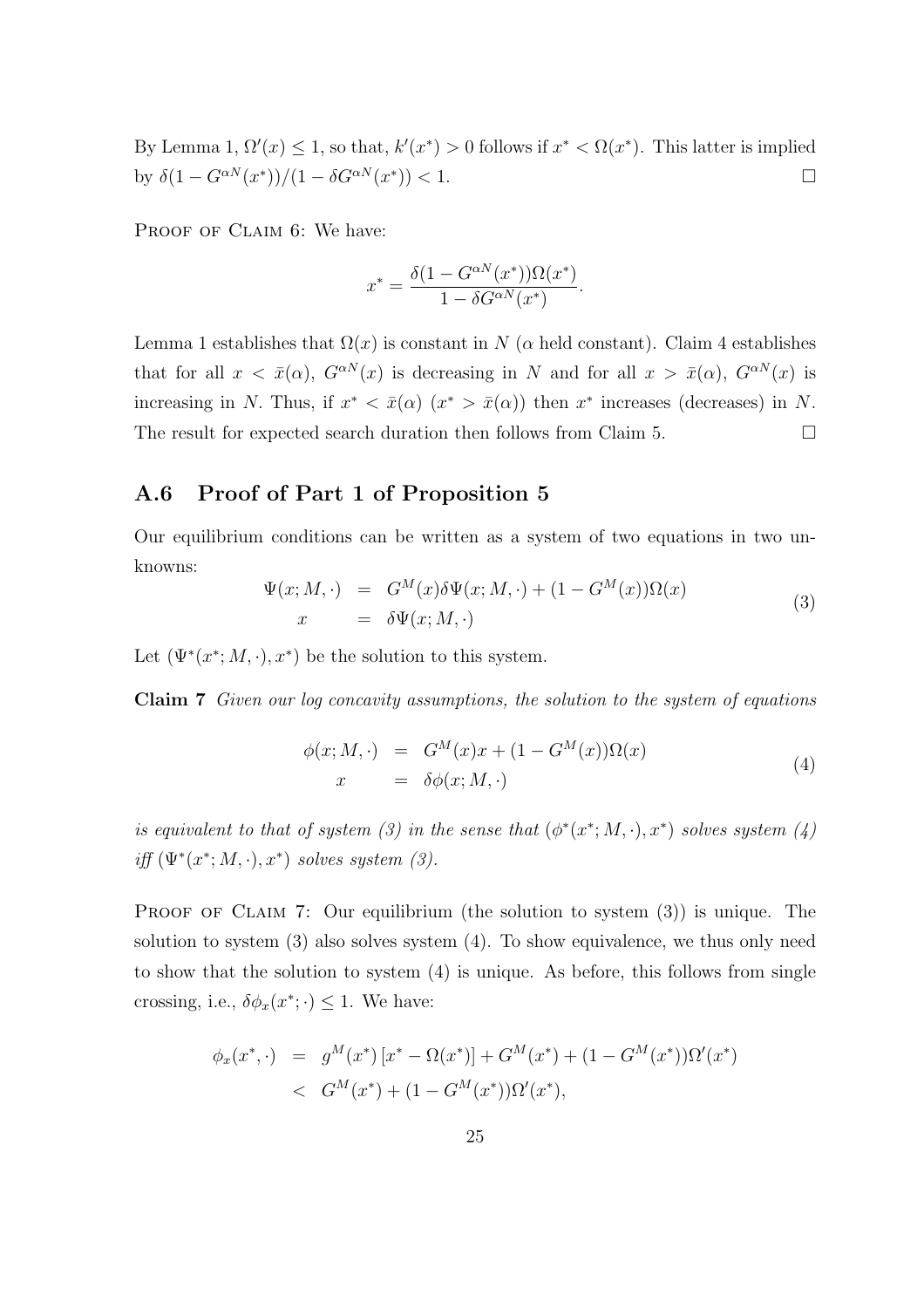where the inequality follows from  $x^* < \Omega(x^*)$ . Thus, the derivative is bounded above by a  $(G^M(x^*), 1 - G^M(x^*))$  weighted average of 1 and  $\Omega'(x^*)$ , and, as we have shown in Lemma 1, our log concavity assumptions imply  $\Omega'(x) \leq 1$ .

Having established that the solutions to the two systems are equivalent, we work with the simpler  $\phi$  function.

Claim 8 Let  $b(M; N, 1 - F(x))$  be the (binomial) probability that exactly M out of N committee members draw values greater than or equal to x. Then,

$$
\phi(x; M + 1, \cdot) - \phi(x; M, \cdot) = b(M; N, 1 - F(x)) [x - \Delta(x, M)],
$$

where

$$
\Delta(x, M) \equiv \frac{M}{N} E[X'|X' \ge x] + \frac{N - M}{N} E[X'|X' \le x],
$$

is the expected payoff when exactly M members vote to stop and the acceptance threshold is x.

PROOF OF CLAIM 8: Given that we have fixed the "continuation value" and acceptance threshold at x in  $\phi$ , the only time that requiring  $M+1$  versus M votes to stop matters is when exactly  $M$  committee members draw values of  $x$  or more. The probability that this occurs is  $b(M; N, 1 - F(x))$ . If  $M + 1$  votes are required to stop but only M votes are realized, the committee continues and each member receives "continuation value" x. If, instead,  $M$  votes are required to stop, then when exactly that many votes to stop are realized, each member's expected payoff is  $\Delta(x, M)$ . Thus, the change in value is  $x - \Delta(x, M)$  times the probability that exactly M committee members draw values of x or more.

Claim 9 The function  $\Delta(x, M)$  has the following properties:  $0 \leq \Delta_x(x, M) \leq 1$  and  $\Delta(x, M + 1) > \Delta(x, M)$ . Further, if  $0 < M < N$ , then  $\Delta(0, M) > 0$  and  $\Delta(1, M) < 1$ . Thus, for  $0 < M < N$ , the difference  $x - \Delta(x, M)$  satisfies a single-crossing property – negative for smaller values of x and positive for larger values of x.

PROOF OF CLAIM 9: The fact that  $0 \leq \Delta_x(x, M) \leq 1$  follows from log concavity. The other properties follow directly.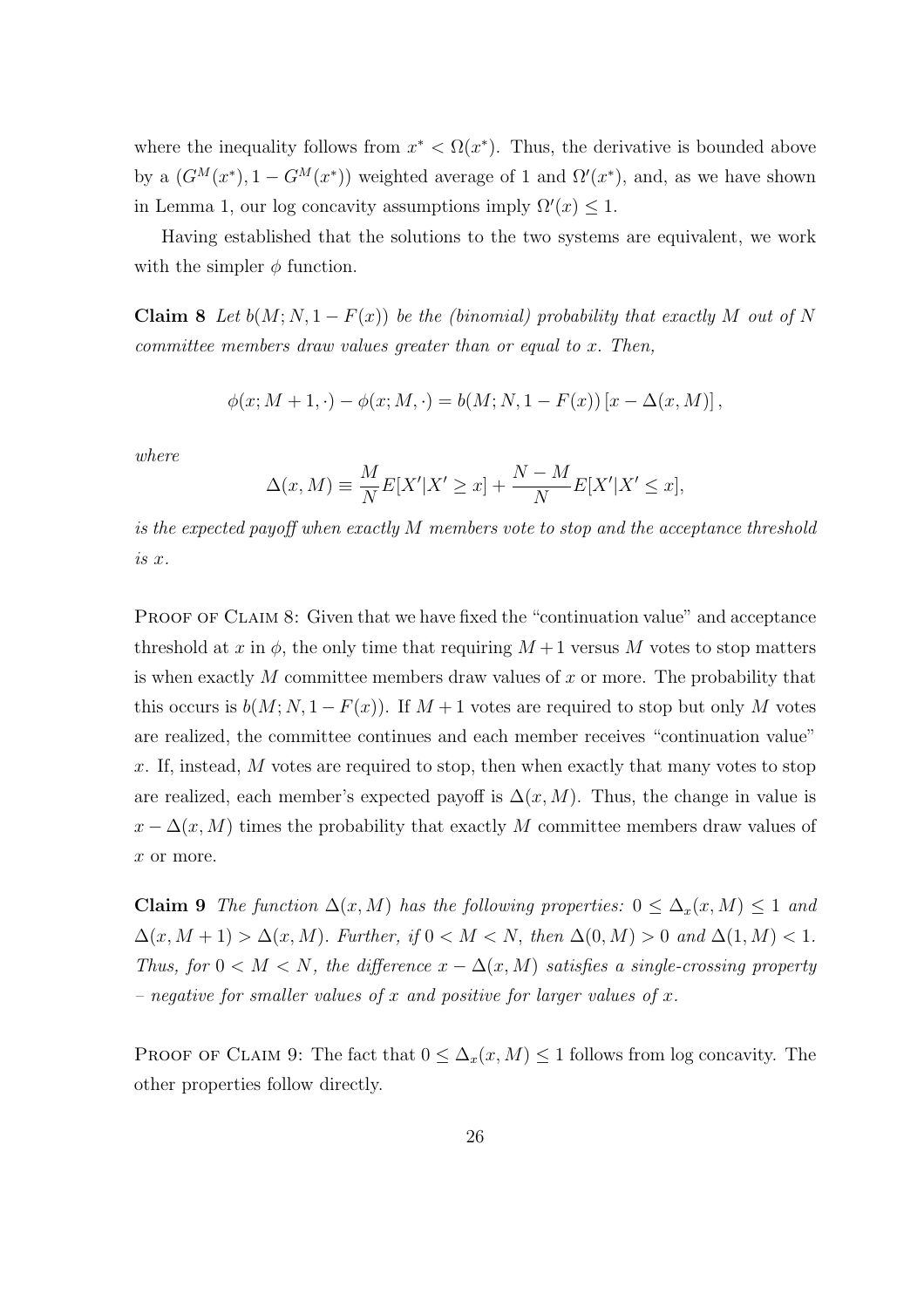**Claim 10** Let  $x^*(M)$  be the solution to system (4) (equivalently to (3)). Then

$$
x^*(M+1) > x^*(M) \Leftrightarrow x^*(M) > \Delta(x^*(M), M) \text{ and}
$$
  

$$
x^*(M+1) < x^*(M) \Leftrightarrow x^*(M) < \Delta(x^*(M), M)
$$

PROOF OF CLAIM 10: The fact that system (4) has a unique solution implies:

$$
x^*(M+1) > x^*(M) \Leftrightarrow \phi(x^*(M); M+1, \cdot) > \phi(x^*(M); M, \cdot) \text{ and}
$$
  

$$
x^*(M+1) < x^*(M) \Leftrightarrow \phi(x^*(M); M+1, \cdot) < \phi(x^*(M); M, \cdot)
$$

The result then follows from Claims 8 and 9.

At this point, it is worth restating Part 1 of Proposition 5 in the notation that has been developed in Claims 7-10. Specifically, Part 1 of Proposition 5 states that there exists a  $k \in (0, N]$  such that for all  $M < k$ ,  $x^*(M + 1) > x^*(M)$ , while for all  $M > k$ ,  $x^*(M + 1) < x^*(M)$ . This follows from two final claims, namely,

Claim 11 Let  $x^*(0) = \delta E[X]^{6}$ . Then  $x^*(1) > x^*(0)$ .

Claim 12  $For\ 0 < M < N$ ,  $x^*(M + 1) < x^*(M) \implies x^*(M + 2) < x^*(M + 1)$ .

Simply stated, Claim 11 asserts that  $x^*$  is initially increasing in M, and Claim 12 asserts that once  $x^*$  begins to decrease in  $M$ , it continues to do so for higher values of M.

PROOF OF CLAIM 11: By inspection  $x^*(0) > 0$ , then:

$$
x^*(0) > E[X'|X' \le x^*(0)] = \Delta(x^*(0), 0).
$$

Then by Claim 10,  $x^*(1) > x^*(0)$ .

PROOF OF CLAIM 12: By Claim 10

$$
x^*(M) > x^*(M+1) \Rightarrow x^*(M) < \Delta(x^*(M), M).
$$

<sup>&</sup>lt;sup>6</sup>This follows from our definition of  $x^*$  equal to  $\delta$  times the continuation value. When  $M = 0$ , the search stops with probability 1 and thus the continuation value is the expected value conditional on stopping which is  $E[X]$ .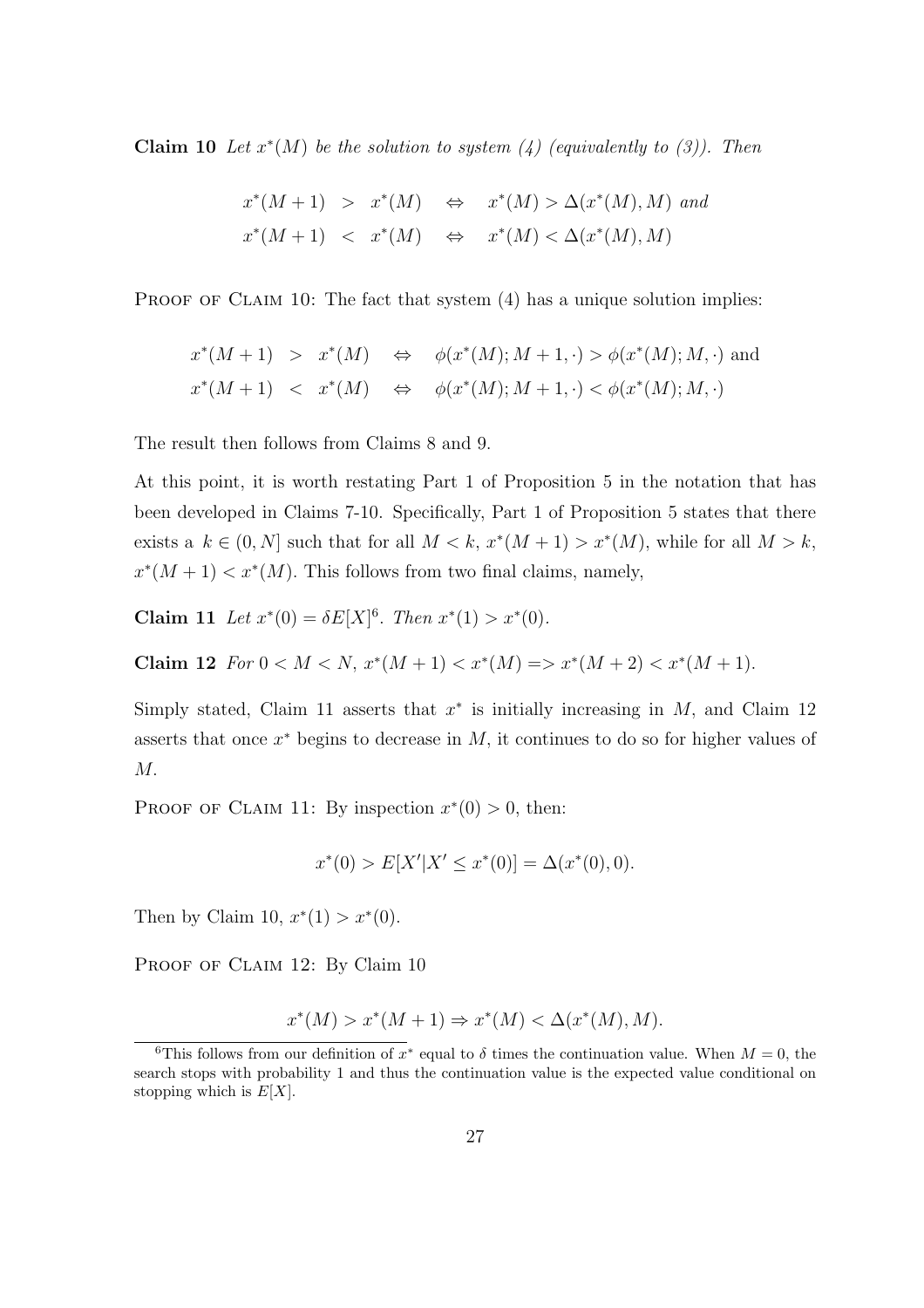Given that  $x^*(M) > x^*(M+1)$ , the single crossing of  $x - \Delta(x, M)$  shown in Claim 9 implies that

$$
x^*(M+1) < \Delta(x^*(M+1), M+1).
$$

By Claim 10, we then have

$$
x^*(M+1) > x^*(M+2).
$$

That is, there exists a  $k \in (0, N]$  such that for all  $M < k$ ,  $x^*(M + 1) > x^*(M)$ , while for all  $M > k$ ,  $x^*(M + 1) < x^*(M)$ .  $\square$ 

### A.7 Proof of Proposition 6

Claim 10 established that increasing M will raise  $x^*$  and thus expected welfare iff:

$$
x^*(M) > \Delta(x^*(M), M) \equiv \frac{M}{N} E[X'|X' \ge x^*(M)] + \frac{N-M}{N} E[X'|X' \le x^*(M)]
$$
  
= 
$$
\frac{M}{N} \mu_h(x^*(M)) + \frac{N-M}{N} \mu_\ell(x^*(M)).
$$

We claim that if this inequality is satisfied at some  $\delta$ , then it must also be satisfied at all  $\delta' > \delta$ , which establishes that the optimal M must increase in  $\delta$ . First, recall that  $x^*$  increases in  $\delta$ , which means that both sides of the inequality are increasing in δ. However, by log concavity  $\Delta_x(x, M) \leq 1$ , thus the LHS is increasing more rapidly.

Henceforth we assume  $M = N - 1$  and then show that for  $\delta$  high enough  $x^*$  can be increased by setting  $M = N$ , i.e.  $x^*(N-1) > \Delta(x^*(N-1), N-1)$ . The optimal threshold  $x^*$  is continuous in  $\delta$  and bounded, so that its limit as  $\delta \to 1$  exists. Call this limit  $x_1^*$ . We have  $\Delta(x, N-1)$  continuous in x and  $x^*$  continuous in  $\delta$ , so that,  $x^* - \Delta(x^*, N-1)$  is continuous in  $\delta$ . Thus  $x_1^* > \Delta(x_1^*, N-1)$  is sufficient to establish the existence of a threshold  $\delta^*$  such that setting  $M = N$  maximizes  $x^*$ , for all  $\delta > \delta^*$ .

First suppose that  $x_1^* = 1$ . The we have:

$$
\Delta(x_1^*, N - 1) = \frac{N - 1}{N} \mu_h(x_1^*) + \frac{1}{N} \mu_\ell(x_1^*)
$$
  
= 
$$
\frac{N - 1}{N} + \frac{1}{N} \mu_\ell(x_1^*) < \frac{N - 1}{N} + \frac{1}{N} = 1 = x_1^*
$$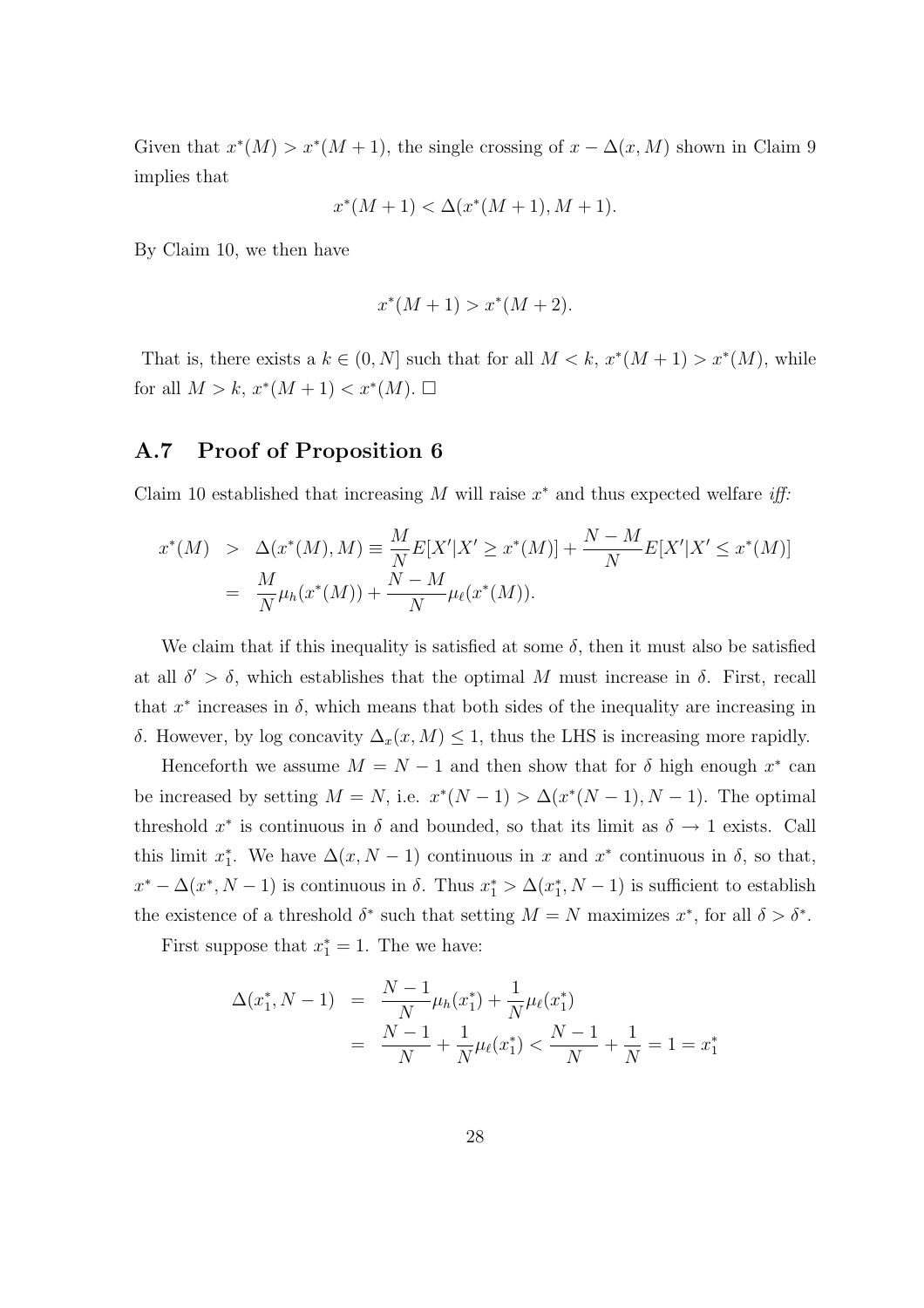Thus, for  $\delta$  sufficiently close to 1:  $x^* > \Delta(x^*, N-1)$  and welfare is increased by raising  $M$  to  $N$ .

Assume instead that  $x_1^* < 1$ . The  $\lim_{\delta \to 1} G^M(x^*) < 1$ , which implies

$$
\lim_{\delta \to 1} \frac{\delta(1 - G^M(x^*))}{1 - \delta G^M(x^*)} = 1,
$$

and, in the limit, our equilibrium condition simplifies to  $x_1^* = \Omega(x_1^*)$ , which from Lemma 1 may be rewritten:

$$
x_1^* = \Omega(x_1^*) = \left(1 - \frac{1}{N}F(x_1^*)\right)\mu_h(x_1^*) + \frac{1}{N}F(x_1^*)\mu_{\ell}(x_1^*)
$$
  
> 
$$
\left(1 - \frac{1}{N}\right)\mu_h(x_1^*) + \frac{1}{N}\mu_{\ell}(x_1^*) = \Delta(x_1^*, N - 1),
$$

where the strict inequality follows from  $F(x_1^*) < 1$ . Since  $x_1^* > \Delta(x_1^*, N - 1)$ , we may again conclude that  $x^* > \Delta(x^*, N - 1)$  for  $\delta$  sufficiently close to 1.

# References

- [1] Austen-Smith, David and Jeffrey Banks (1996), Information Aggregation, Rationality, and the Condorcet Jury Theorem, The American Political Science Review, 90 (1), 34–45.
- [2] Bagnoli, Mark and Ted Bergstrom (2005), Log-concave Probability and its Application, Economic Theory, 26 (2), 445–469.
- [3] Black, Duncan (1948), The Decisions of a Committee Using a Special Majority, Econometrica, 16 (3), 245–261.
- [4] Börgers, Tilman (2004), Costly Voting, American Economic Review, 94 (1) 57–66.
- [5] Burdett, Kenneth (1996), Truncated Means and Variances, Economics Letters, 52 (3), 263–267.
- [6] Casella, George and Roger Berger (2002), Statistical Inference, Second Edition, Pacific Grove: Duxbury.